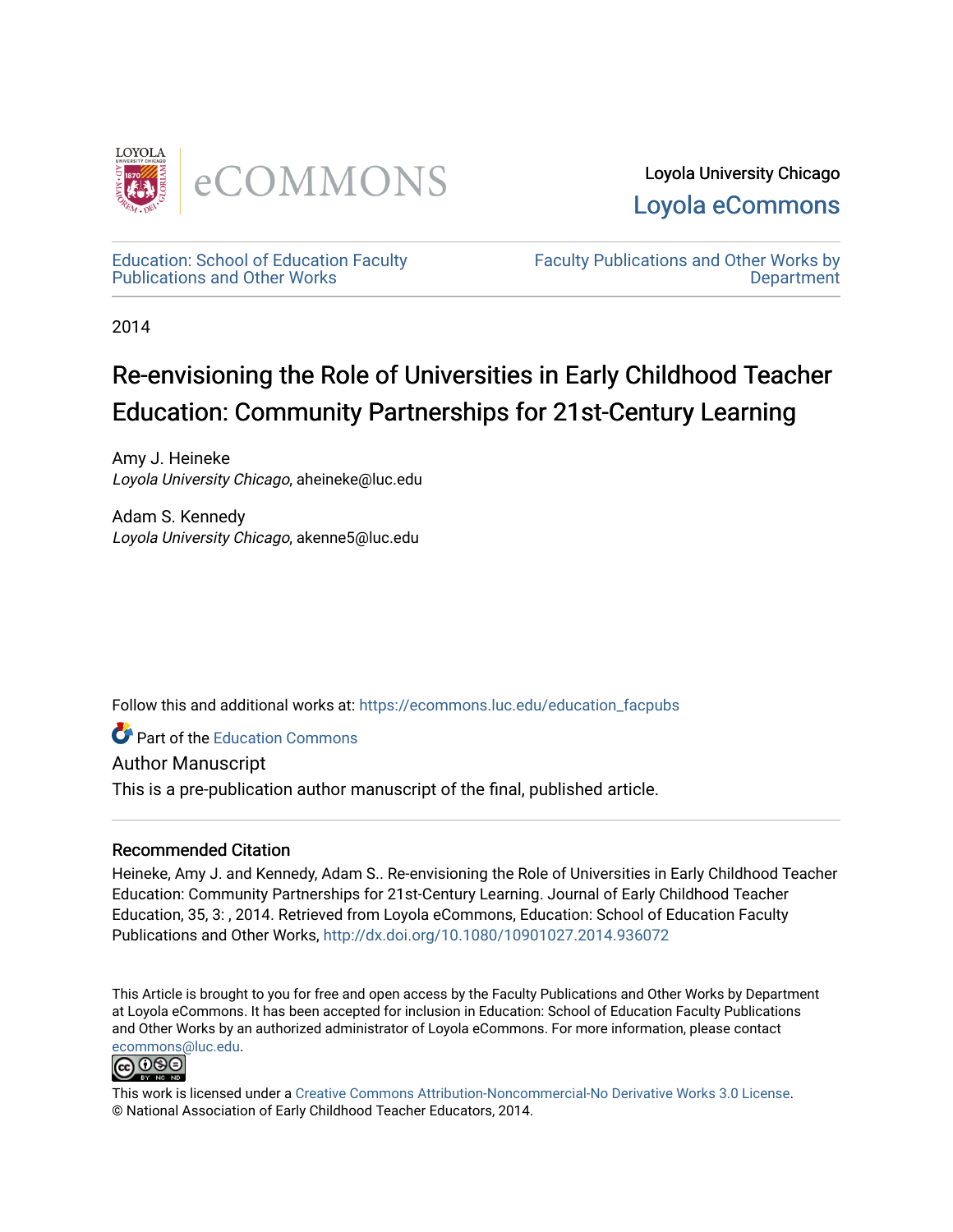Re-envisioning the Role of Universities in Early Childhood Teacher Education:

Community Partnerships for 21st Century Learning

## **Abstract**

Despite contrasting views on the overlap of early childhood education and teacher education, opportunities abound for expanding the role of early childhood educators in broader teacher education discourse. University-based early childhood and Kindergarten-through-grade-12 teacher education share purposes, philosophies, and resources that should be explored to more effectively address the needs of diverse young children and their families. Community partnerships and a shift toward community-based teacher preparation present a context and opportunity for exploring the overlap of these two historically separate fields. In this paper, we present a framework for collaborative, field-based early childhood teacher preparation, situating birth-though-grade-12 teacher education in diverse community contexts and involving school and community personnel to achieve universal 21<sup>st</sup> century goals for the teaching and learning of young children.

#### **Introduction**

Renewed calls for the reform of teacher preparation have emerged in recent years, leading to an increased focus on the redesign of traditional teacher education programs (Ball & Forzani, 2009), a direct result of the failure of teacher education to link theory, preparation, and practice to the contexts and continuum of teachers' professional lives (AACTE, 2010; Rust, 2010) and the simultaneous increase in for-profit and fast-track teacher credentialing programs (Feistritzer, 2007; Larabee, 2010). To support the development and achievement of learners in contemporary classrooms, teacher education must prepare candidates for schools that are increasingly characterized by diversity, innovative instructional technologies, globalized goals, and other 21<sup>st</sup> century challenges (Zhao, 2010). Due to these key shifts in educational policy and practice, teacher education is in the midst of a shift in focus from university-based preparation of individual teachers with a goal of placement and retention in schools (Freedman & Appleman, 2009) to authentic preparation of teachers to be engaged and committed to learning through teaching, and a broadened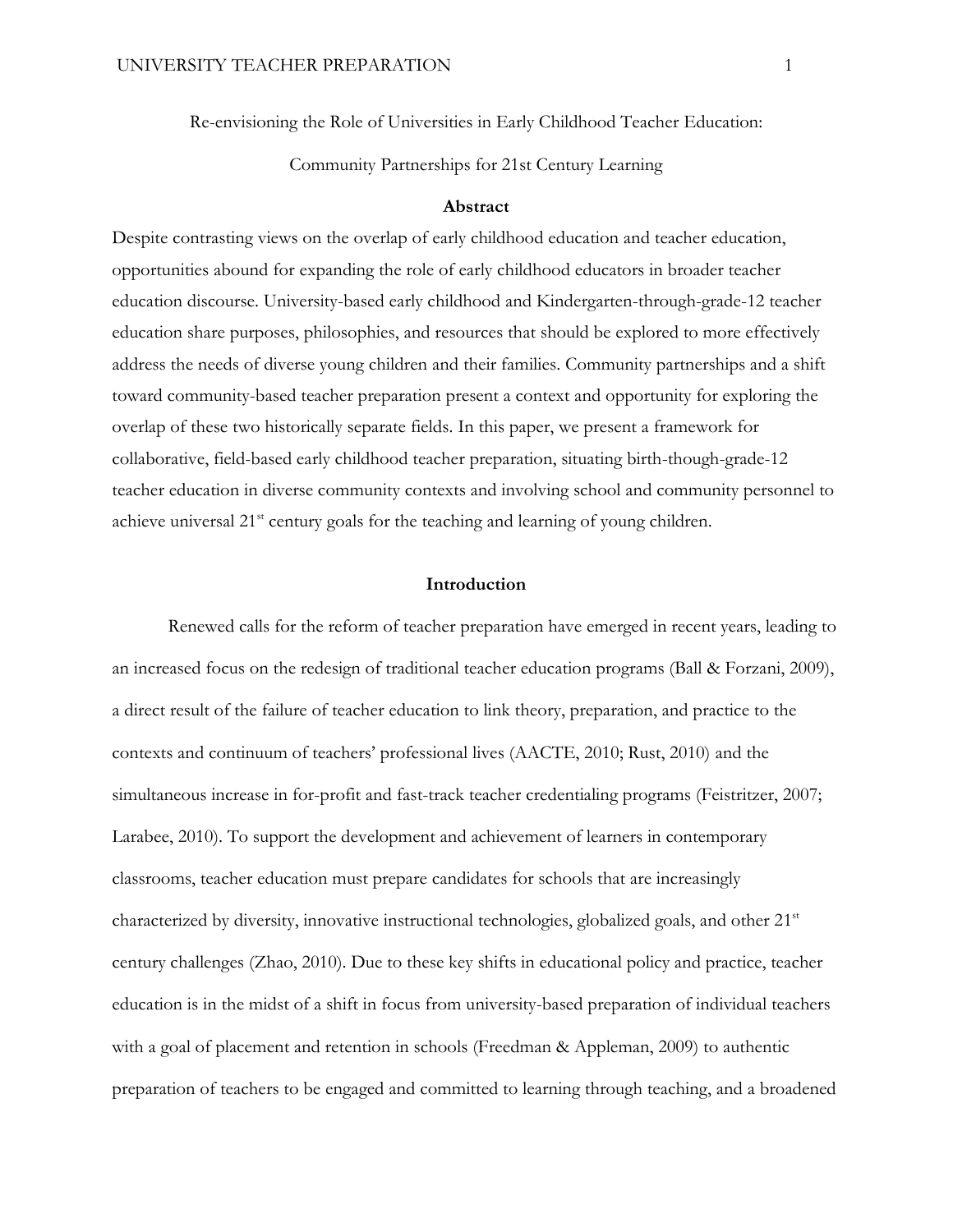impact on not only children and schools, but families and communities as well (Darling-Hammond & Baratz-Snowden, 2004).

The intersection of teacher education and early childhood education remains underrepresented in teacher education research and policy, as evidenced by the Kindergartenthrough-grade-12 (K-12) focus of nearly all of these calls for reform (Hatch & Benner, 2009). The need and opportunity for expanding the role of early childhood educators in the broader teacher education discourse are great, given that their voices have been largely absent from conversations regarding the need for innovative teacher preparation. In fact, the challenges of addressing the needs of diverse children within a reform-based climate of increasingly rigorous learning standards require better alignment of preparation practices and collaboration across early childhood and K-12, or the birth-through-grade-12 (B-12) continuum. This alignment reflects a recognition that these challenges may be too great for either K-12 or early childhood educators to face in isolation; a parallel argument may be made with regard to teacher educators as well (Beyer & Davis, 2008; Blank, 2010).

Discussions about aligning early childhood and K-12 education practices have primarily focused on the role of schools in adapting practices and influencing policy, namely by aligning best practices across early childhood and elementary settings (e.g., P-3 and P-12 initiatives; Center for the Study of Education Policy, 2012; Demma, 2010). To ensure that young children maintain developmental gains from preschool and succeed throughout elementary school and beyond, early childhood professionals must certainly be prepared to participate as equal partners in blending these traditionally separate educational sectors (Center for the Study of Educational Policy, 2012). Teacher preparation programs can play a significant role in addressing a seamless learning continuum that aligns early childhood and early elementary practices; however, the precise responsibilities of teacher educators in both modeling this form of collaboration and teaching its associated knowledge and skills to teacher candidates remain unexplored in current teacher education literature.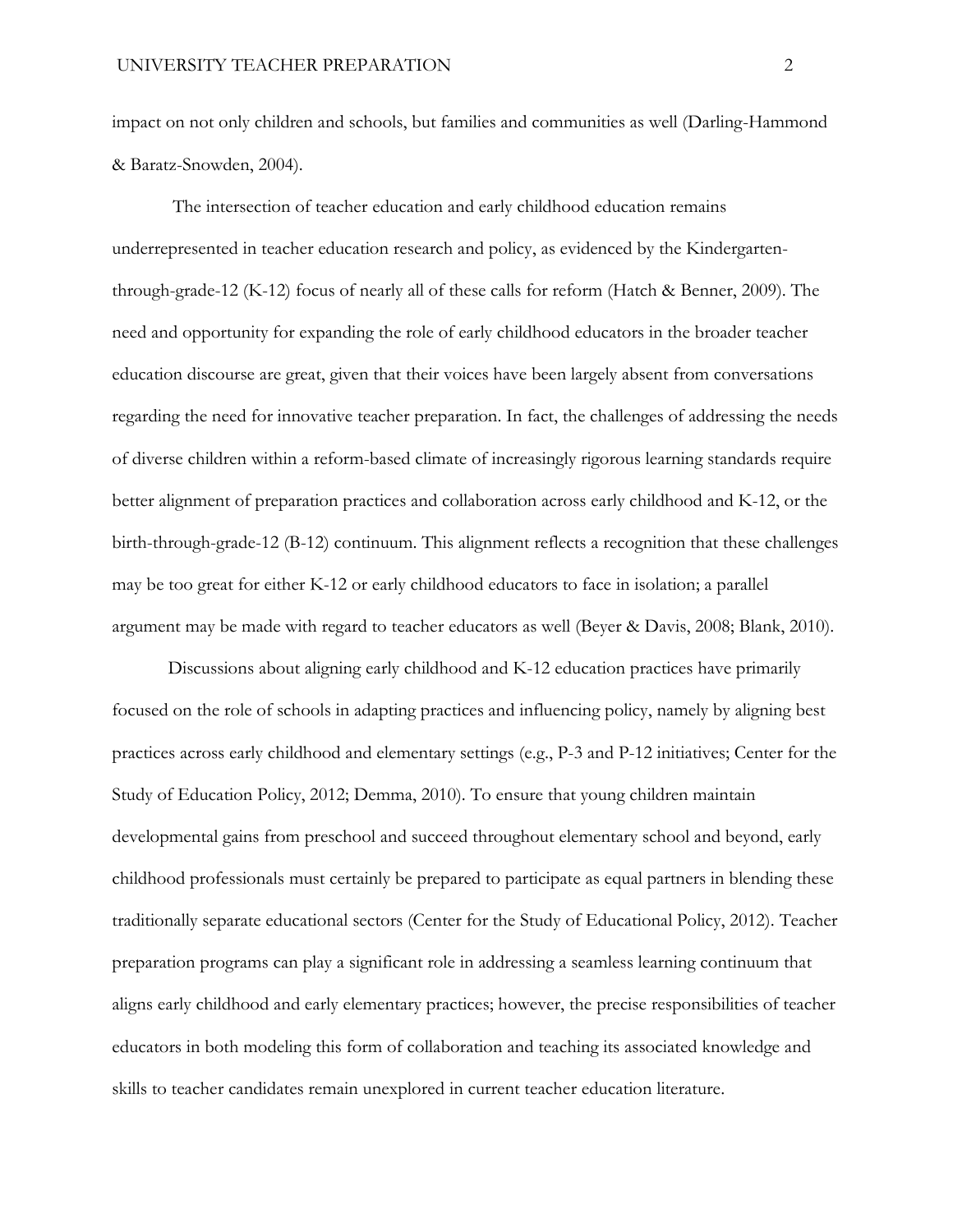Through recent efforts to re-envision initial teacher certification programs at our university, we recognize the necessity to utilize the strengths from both early childhood and K-12 teacher education programs, as well as the rich resources of schools and communities. In this way, early childhood education faculty, K-12 teacher education faculty, and school and community leaders collaborate to prepare well-equipped teachers who are able to meet the needs of diverse learners in B-12 educational settings that feature seamless systems of support across the developmental continuum. Based upon the complete redesign of our university-based early childhood and K-12 teacher education programs, we present a framework for collaborative, field-based early childhood teacher preparation that includes university, school, and community personnel in efforts to achieve shared goals. We begin by outlining contemporary demands for teachers and framing the context of early childhood and teacher education. We then share an example of early childhood teacher preparation in collaboration with B-12 community settings that is grounded in the notion that every educator must be knowledgeable of the developmental continuum and skilled in addressing the needs of diverse populations. We close with a discussion of collaboration, as the program exemplifies how typically separate educational stakeholders can converge, allowing teacher education and early childhood education to informing one another.

## **The Changing Context of Teacher Education**

Teacher education is in the midst of a shift in focus from university-based preparation of individual teachers with a goal of placement and retention in schools to more authentic preparation of teachers who are deeply engaged with their profession and who are committed to learning through teaching and to a broadened impact on children, schools, and communities (Darling-Hammond & Baratz-Snowden, 2004). This call for fundamental change to teacher preparation stems from past failures of teacher education to link theory, preparation, and practice to the contexts and continuum of teaching (American Association of Colleges for Teacher Education, 2010; Rust, 2010),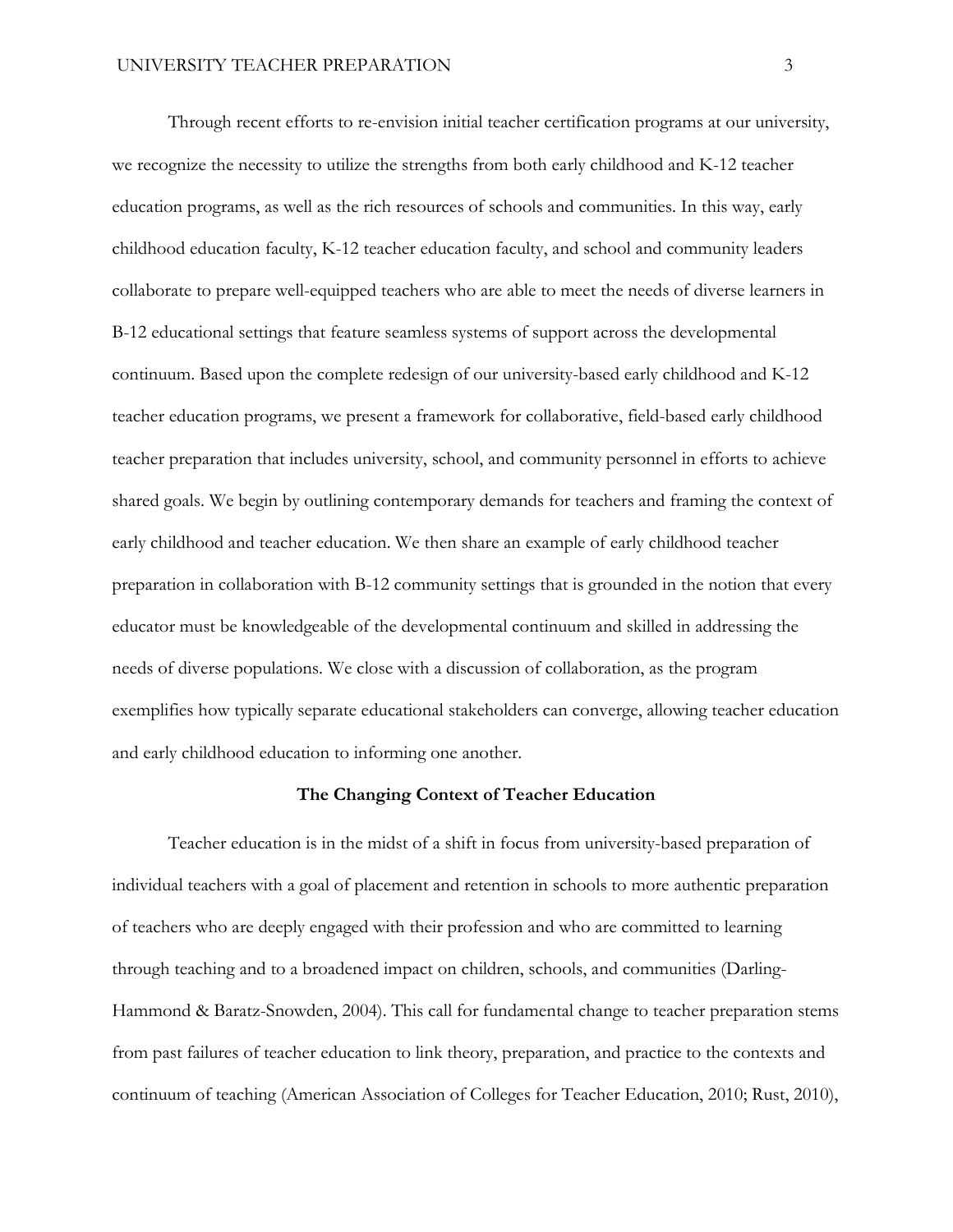as well as the rise of accelerated and alternative paths to teaching certification that has dichotomized and stigmatized traditional paths and institutions of teacher education (Feistritzer, 2007; Larabee, 2010). In order to support the development and achievement of learners in contemporary classrooms, faculty in teacher preparation programs must revisit and revamp their practice to prepare candidates for schools that are increasingly characterized by student diversity, innovative instructional technologies, and globalized goals and other '21<sup>st</sup> century' challenges.

### **21st Century Teaching and Learning**

In 2010, the American Association of Colleges for Teacher Education (AACTE) outlined a set of  $21<sup>st</sup>$  century skills to prepare students for the complexities of life and work environments. Among the skills recognized as universal across the developmental continuum are critical thinking and problem solving, communication, collaboration, and creativity/ innovation (Hatch & Benner, 2009). Through learning to apply these skills in a variety of contexts, students become (a) critical thinkers who think outside the box to solve unfamiliar problems, (b) communicators who clearly articulate ideas, (c) collaborators who work effectively and respectfully with diverse team members, and (d) creative innovators who design and implement new and worthwhile ideas and technologies (AACTE, 2010). These 21<sup>st</sup> century skills are critical to the continued relevance and effectiveness of university-based teacher preparation programs as they evolve to address the changing needs of the candidates and schools they serve. The 2010 recommendations echo AACTE's 2004 white paper, in which recommendations for 21<sup>st</sup> teacher education included preparation for early childhood educators in utilizing technology as a way to adapt practice to meet the changing needs of young children. In fact, AACTE (2004) presents the need for high-quality early childhood teacher preparation as a matter of social justice, with access to degreed, credentialed, skilled, and resilient teachers as a basic right for every young child.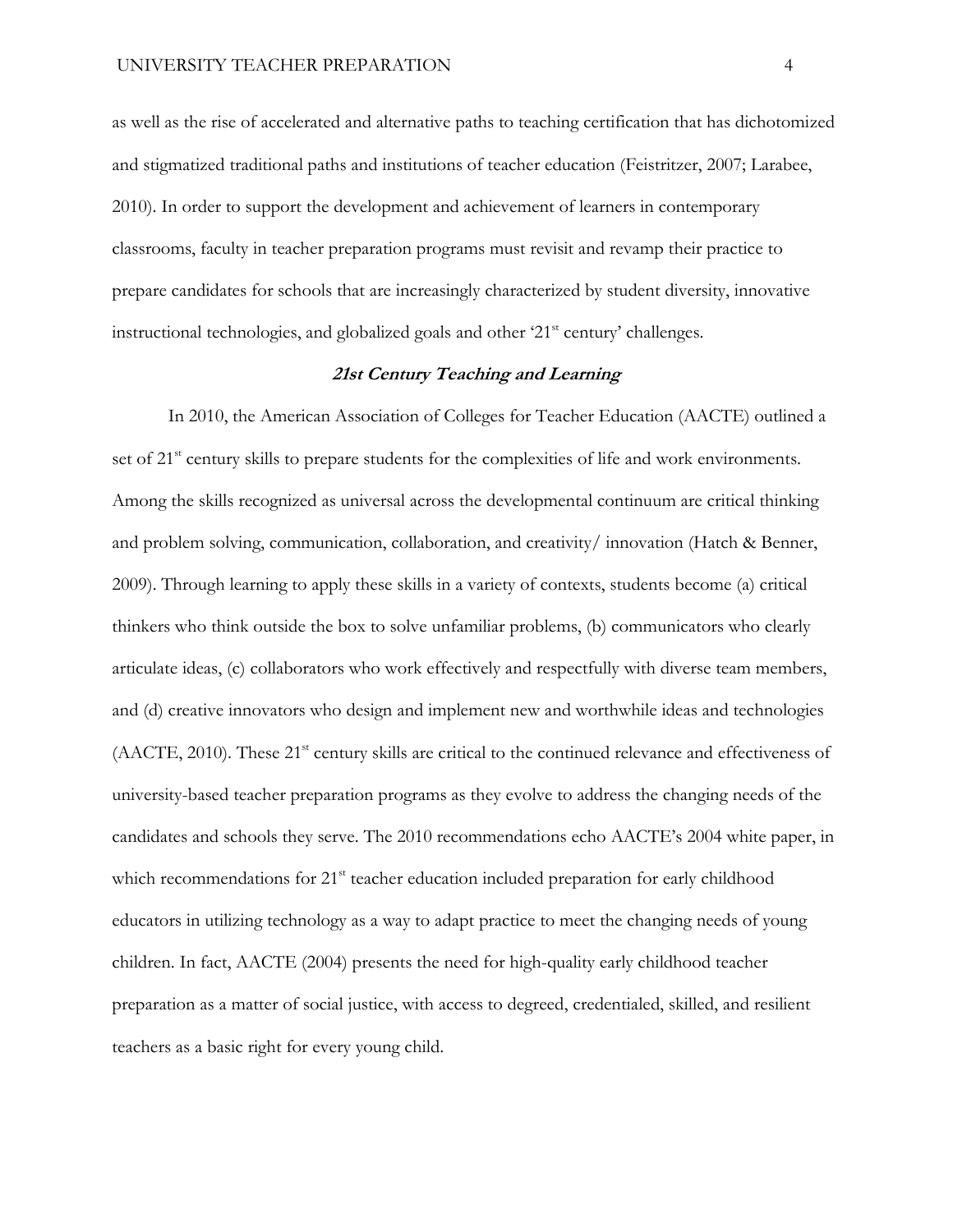The challenge of addressing this need must be met within a 21<sup>st</sup> century context of increased student diversity across the developmental continuum. To prepare teachers for the diversity of classrooms, teacher education programs must emphasize knowledge and skills for culturally and linguistically diverse populations (AACTE, 2004; 2010) with an emphasis on the rich and unique funds of knowledge (Moll & Gonzalez, 1997) that students and families bring to the instructional setting, as well as how to support young children's development and achievement (Wrigley, 2000). Further, teachers need to provide seamless systems of support for all children and families both within and across the many transitions children experience between B-12 (AACTE, 2004; Darling-Hammond & Baratz-Snowden, 2007; Hatch & Benner, 2009; Hollins, 2011). This requires not only teachers, but teacher *candidates*, to apply AACTE's '21<sup>st</sup> century skills' to challenging practical realities in alignment with local, state, and national program standards.

## **21st Century Teacher Preparation**

Based on the array of critical competencies for  $21<sup>st</sup>$  century skills, scholars at the AACTE (2010) go on to identify the features that exemplary institutions must address in order to demonstrate that that their graduates are prepared with the knowledge and skills necessary to meet the needs of  $21<sup>st</sup>$  century learners. These include: (a) producing evidence that teacher candidates have a positive effect on students' learning; (b) preparation in differentiated instruction for all children, especially those most at risk for school failure: children with disabilities, English language learners (ELLs), and children from low-income homes; (c) extensive, in-depth clinical experiences with mentoring support, (d) practice in creating instruction aligned with curriculum standards, interpreting assessment results, and responding to students' learning needs, and (e) demonstration of cultivating a passion for teaching and learning that will support students for a lifetime and enhance educator resiliency.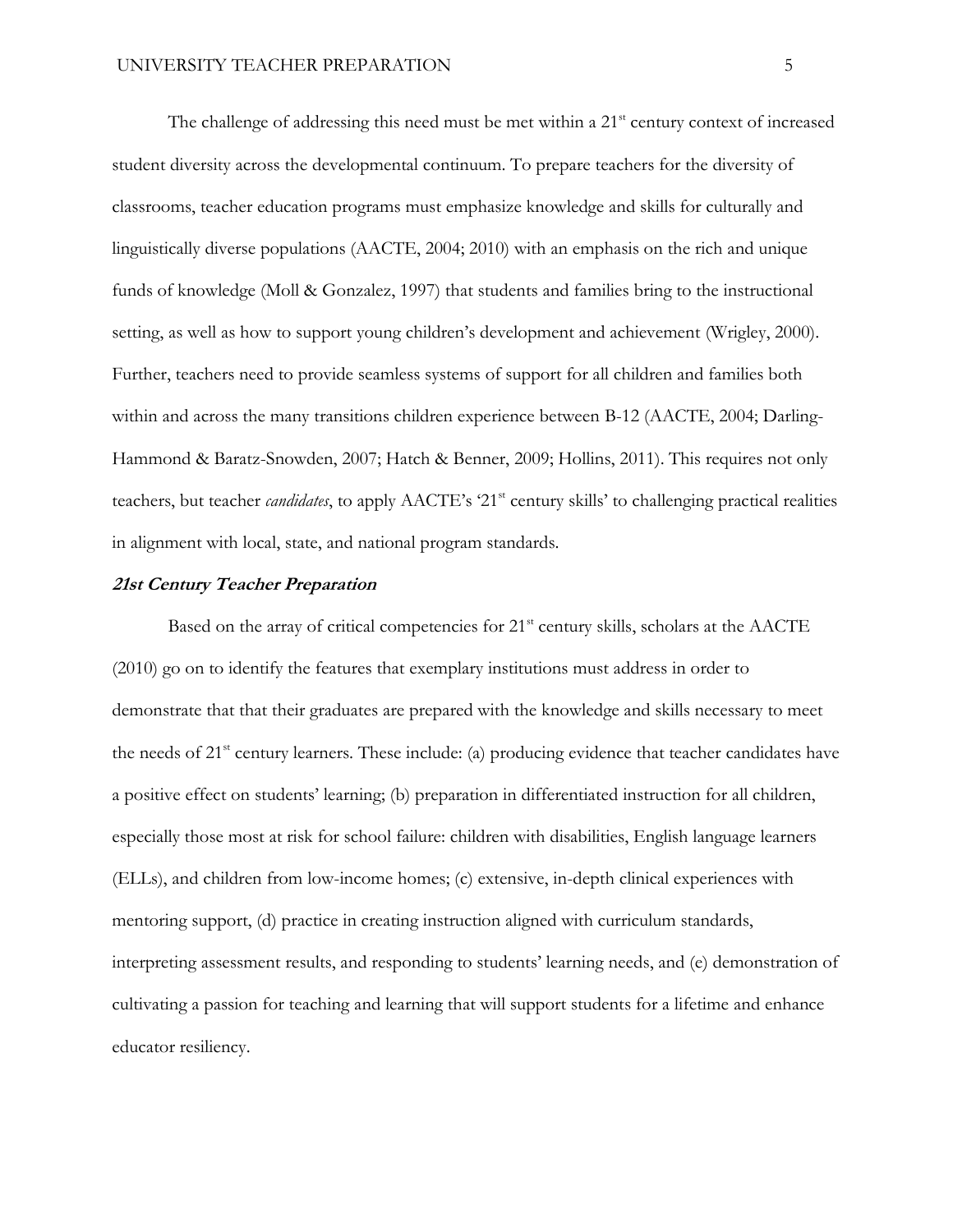These critical competencies are universal but not comprehensive. For example, critical competencies necessary to guide effective early childhood teacher education are omitted (Hatch & Benner, 2009). In particular, addressing the needs of caregivers and families as the context for young children's learning and development, which is a central tenet of early childhood teacher education, must be addressed within the larger context of teacher education as well given its aims to address the needs of diverse populations (Cochran-Smith, 2004; Darling-Hammond & Baratz-Snoden, 2007; NAEYC, 2009). Nevertheless, the  $21<sup>st</sup>$  century skills embody goals that teacher preparation programs must aim to achieve through the redesign of teacher education programs. They are also starting points for conversations about the re-envisioning the preparation of teachers in systems of aligned B-12 practice.

#### **Current Context of Early Childhood Teacher Education**

Consistently expressed in early childhood literature over the past decade, early childhood teacher educators share the critical concern of addressing the needs of  $21<sup>st</sup>$  century learners (Lim & Able-Boon, 2005). Early and Winton (2001) identified some of the key issues in the early childhood field with implications for teacher education in higher education institutions. These included increased cultural and linguistic diversity of young children and the movement to address the needs of children with disabilities in more inclusive environments, issues which are both relevant across the developmental continuum and reflected in K-12 teacher education literature. The authors also reinforced the importance of teacher preparation that addresses children's needs within the context of family and community – particularly in the case of infants and toddlers, for whom adequate preparation is lacking (AACTE, 2004).

Efforts to increase the quality of early childhood teacher preparation broadly address some of these needs. For example, increasing the number and variety of field experiences and raising expectations for entry-level teacher credentialing exemplify two approaches to meeting the growing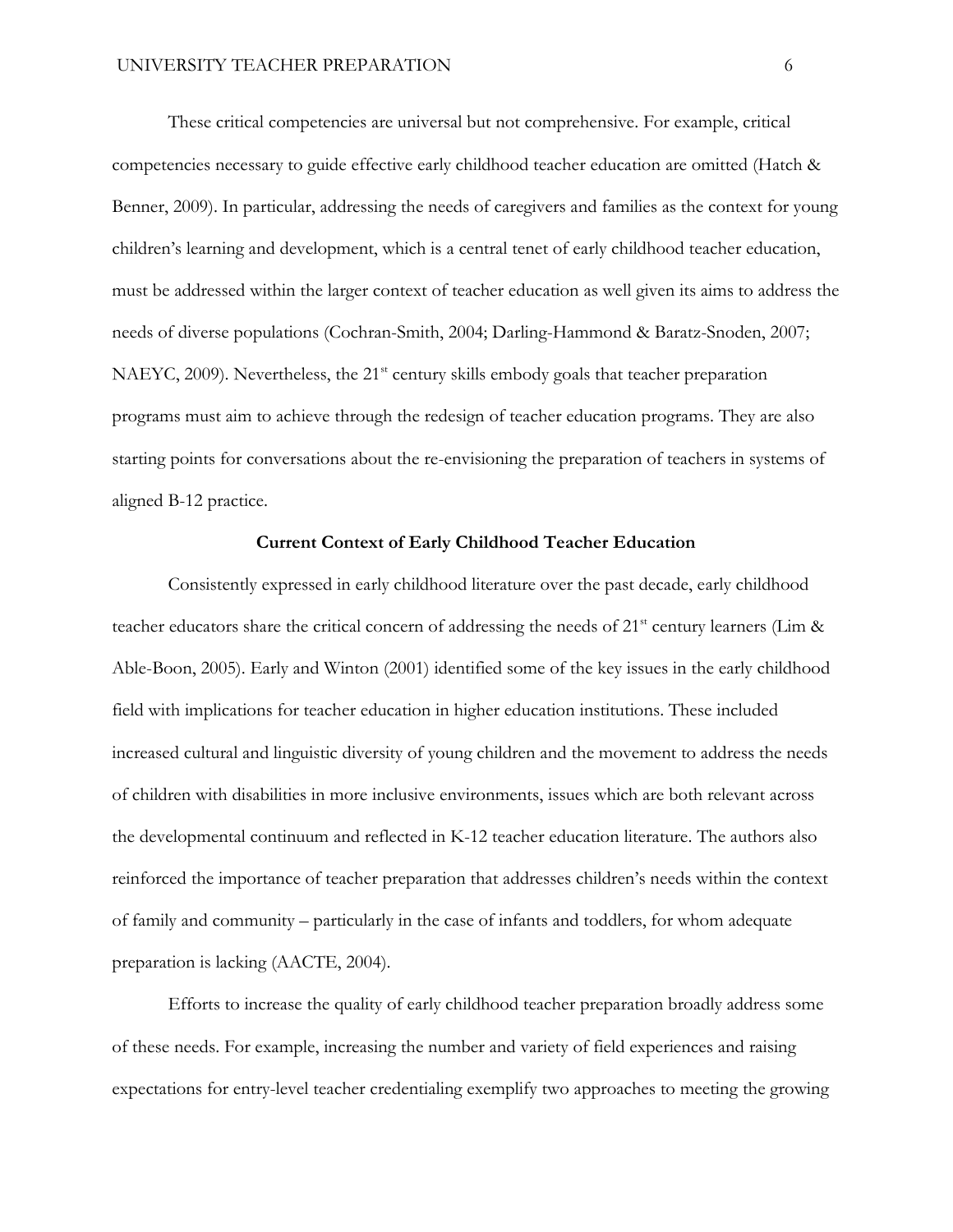need for skilled educators by enhancing their preparation (e.g., McDonald et al., 2011; Noel, 2010; Early & Winton, 2001; Murrell, 2000). The standardization of exit assessment from teacher preparation programs using systems such as edTPA (which has to been adopted by 24 states to date) represents another of these efforts to ensure the 'readiness' of teachers to enter the field. However, the effects of such initiatives on the quality of either teacher education or teachers themselves remain unclear (Early et al., 2007), and they do little to extend the reach of early childhood into K-12 teacher education, or expand the potential for overlap. Early childhood educators require rigorous preparation for the dynamic professional responsibilities they will face as teachers. While early childhood education is distinct and requires professional preparation that differs from that of K-12 educators (NAECTE, 2009; NAEYC, 2009), the areas of overlap between early childhood and K-12 teacher education are still extensive. In particular, efforts to address early childhood teacher education program quality could be better linked to elementary and secondary educator preparation around shared goals. These include 21<sup>st</sup> century competencies, as well as education policy and the alignment of assessment and instruction and use of evidence to support practices (AACTE, 2010; Hardman, 2009; NAEYC, 2009).

Teachers who enter the field of early childhood education face environments undergoing reform efforts and responding to changes to K-12 learning standards and their implications for the early childhood classroom. Most recently, educators across most of the United States began to utilize the Common Core State Standards as a framework and motivation for revisions of K-12 curricula, assessment materials, and teacher preparation. While implications of the Common Core for early childhood education are still under debate (e.g., Meisels, 2011), the standards movement continues to influence expectations of the youngest children, and  $21<sup>st</sup>$  century educators must forge stronger links among increasingly rigorous learning standards, early childhood curriculum and assessment (Fuligni, Howes, Lara-Cinisomo, & Karoly, 2009). Without efforts in teacher education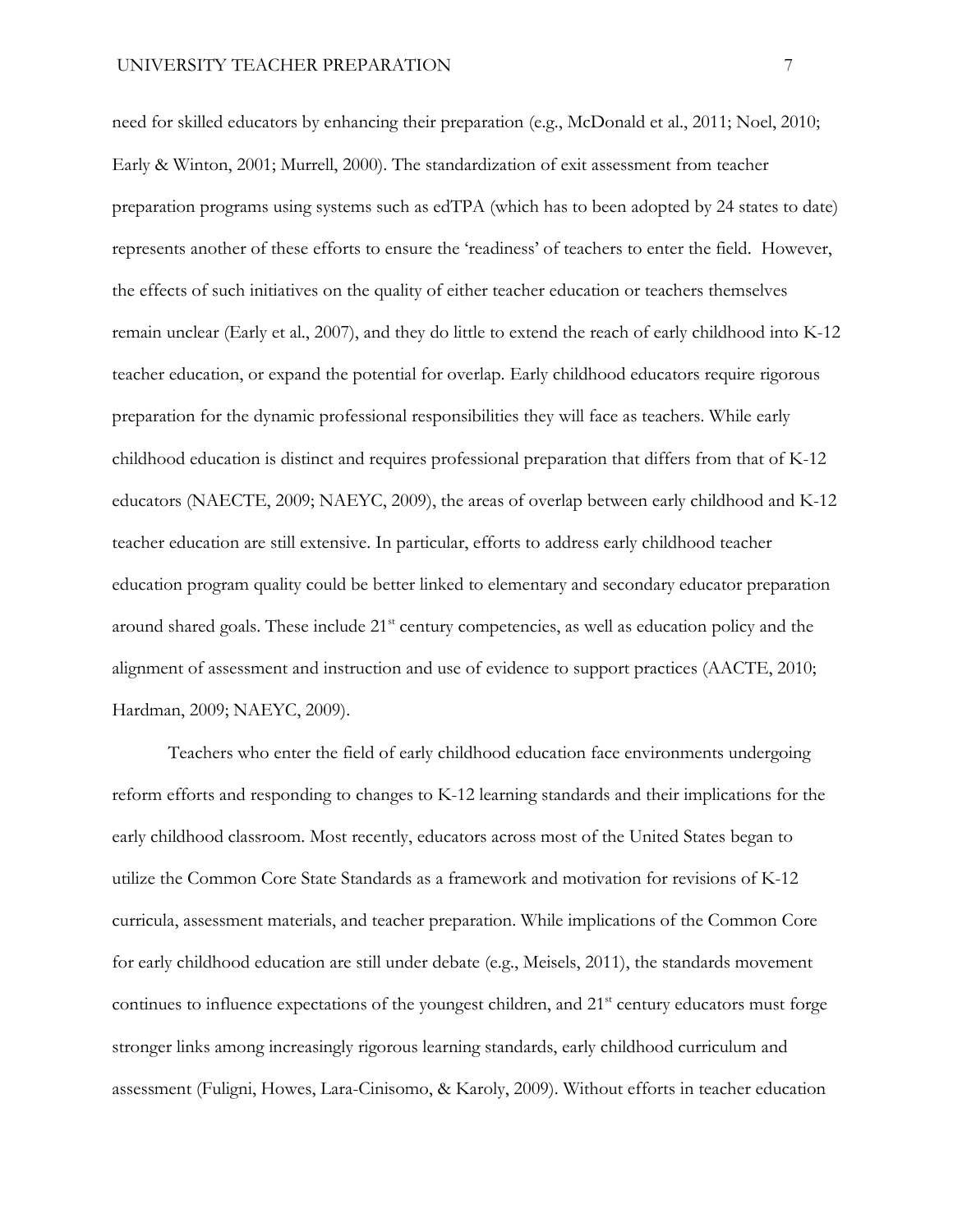aimed at balancing the needs of young children with the expectations of accountability systems, novice teachers immediately experience a preparation-to-practice gap that undermines developmentally appropriate practice (Brown & Feger, 2010; Certo, 2006). Regardless of this context of changing standards, teacher education programs must continue to prepare early childhood professionals who can both meet individual needs through developmentally appropriate practice and address national and local expectations of early childhood educators in preparing children for school. The Common Core Standards are not antithetical to early childhood education, provided serious attention is paid to: a) identifying the antecedents that lead to learners' achievement of the standards; b) reconciling these key early childhood educational and developmental milestones with curriculum scope and sequence and the principles of developmentally appropriate practice (NAEYC, 2009) and; c) collaboratively laying the groundwork for mastery when the time is ripe for young learners. In fact, this work may be viewed as a natural extension of efforts to address professional preparation and learning standards in early childhood education (e.g., birth-to-age-5 early learning standards outlined by Head Start, state boards of education and key early childhood professional organizations such as the National Association for the Education of Young Children, or NAEYC). In this sense, the Common Core presents another opportunity for the discussion of early childhood and K-12 overlap.

#### **Developing a Framework for Collaborative Teacher Preparation**

Perhaps the best opportunity for exploring the overlap between teacher education and early childhood education within a framework of  $21<sup>st</sup>$  century teacher competencies lies in the common goal of teacher impact beyond the classroom into schools and communities. To achieve this goal, programs must bridge the gap between preparation and practice through (a) robust, coherent, and interdisciplinary curricula that emphasize inquiry approaches to learning, (b) performance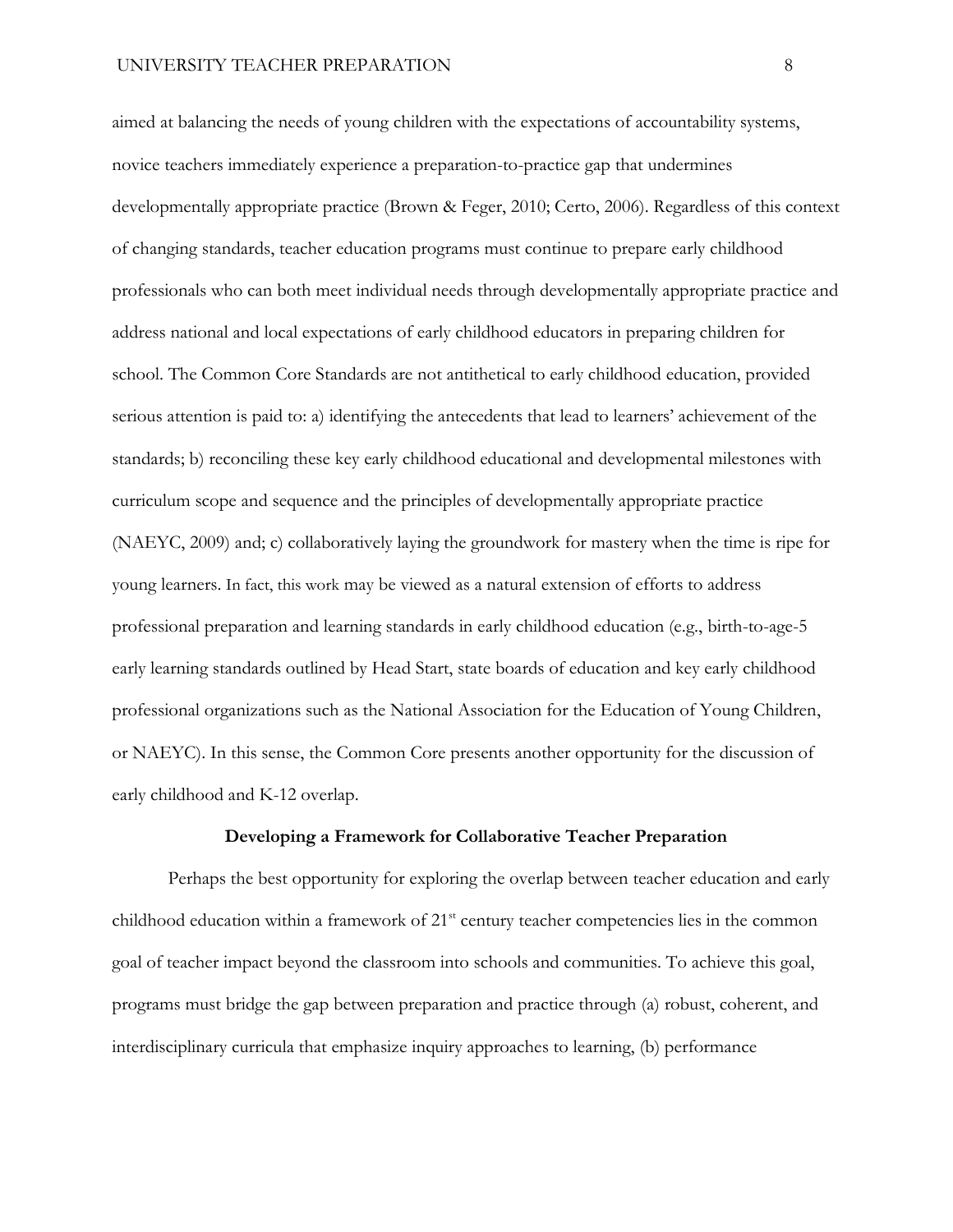assessment of candidates' practice in meaningfully embedded field experiences, and (c) an overall structure grounded in strong university-school partnerships (Darling-Hammond, 2006).

Viewing teacher preparation as a vehicle for collaboratively addressing community needs, rather than relying on traditional models emphasizing foundations and methods courses with associated clinical placements, is key not only to expanding the area of intersection of early childhood and K-12, but to increasing the effectiveness of university-based programs themselves. These expectations are on the rise in early childhood; Illinois, for example, recently required early childhood educators who work in settings serving high numbers of culturally and linguistically diverse children to carry a teaching credential in English as a Second Language (ESL; Illinois  $$23.111.235.20$ ). Requirements like these reinforce the idea that  $21<sup>st</sup>$  century competencies require specialized preparation.

Early childhood teacher education grapples with the implications of inconsistencies in degree and certification requirements for early childhood professionals of various types (Chandler et al., 2012; NAECTE, 2009; Odom & Wolery, 2003; Recchia et al., 2009). In fact, it has never been clearer that early childhood educators increasingly must match graduates from K-12 programs in terms of rigorous preparation. While 2-year preparation programs are common in early childhood, the competencies demanded of early childhood educators in diverse settings are less likely to be fully integrated teacher education programs which span only 2 years; furthermore, young children have a right to degreed and fully credentialed early childhood educators (AACTE, 2004). An outdated approach involving isolated packages of courses that lead to supplemental teaching endorsements reinforces a decontextualized and piecemeal approach to learning essential instructional and collaborative competencies (Authors, 2013).

For example, key scholars in ELL education reinforce that teacher preparation for cultural and linguistic diversity must be integrated across a program of study (Valdés, Bunch, Snow, Lee, &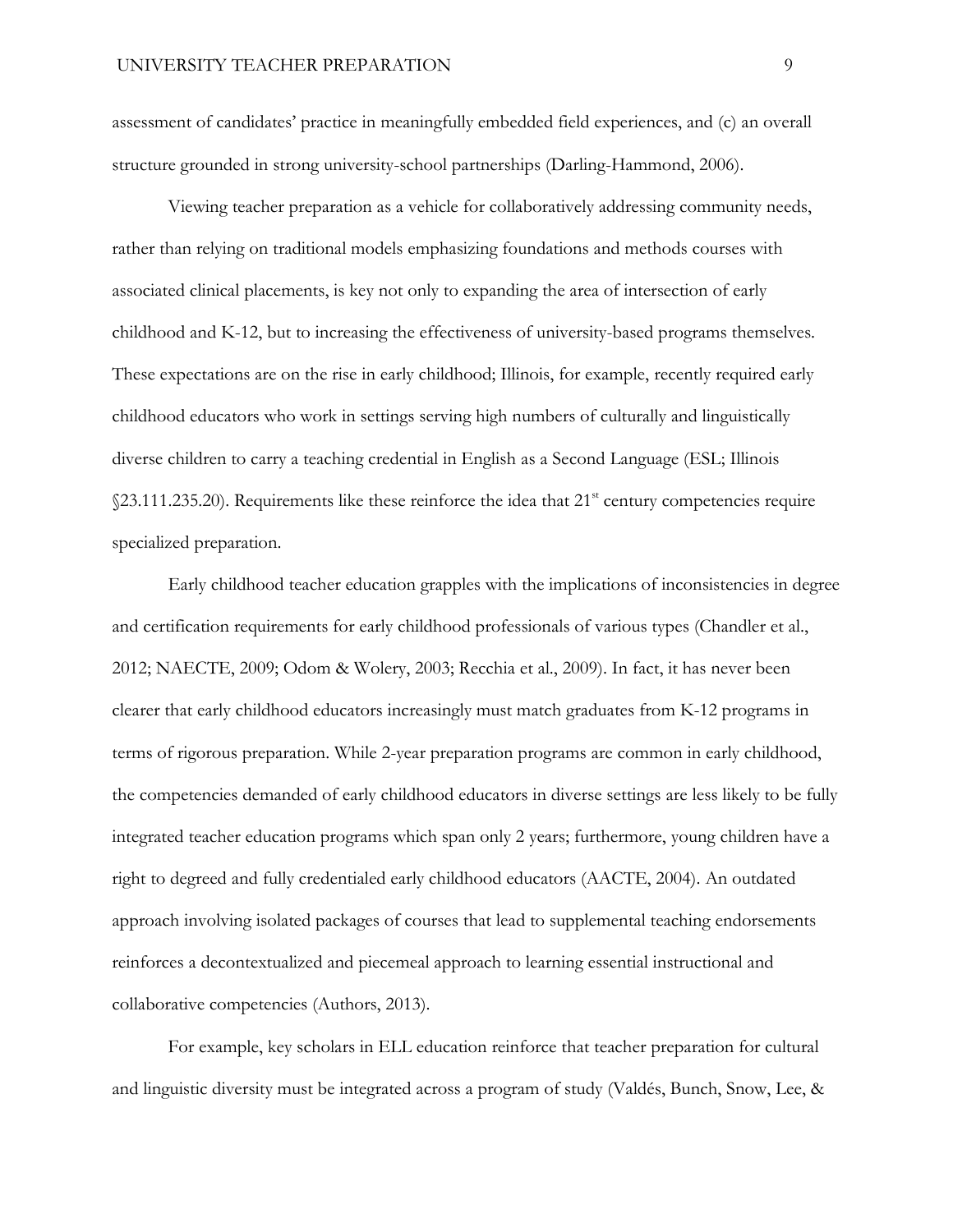Matos, 2005), rather than separated into isolated courses where learning does not extend to what teachers perceive to be a part of mainstream classroom teaching (Lucas, Villegas, & Freedson-Gonzalez, 2008). In this way, comprehensive preparation programs which integrate all of the  $21<sup>st</sup>$ century competencies into a meaningful context for work with diverse young children and families are sorely needed (AACTE, 2010; Authors, 2013).

Community partnerships (along with rich community-based field experiences) provide such an opportunity, where teacher education is presented with an opportunity to reflect the complex issues faced by early childhood educators and authentically integrate all of the critical competencies of teaching (Kruger, 2009). When preparation for all future teachers is itself re-envisioned beginning with nonhierarchical partnerships among university, practitioners, and the community, teacher education can reflect and embed itself in the most appropriate contexts - those in which children and families are served (Zeichner, 2010). This approach narrows the preparation-to-practice gap and affords candidates opportunities to develop communication, collaboration, critical thinking and problem solving skills authentically through teaching in settings where their creativity and innovation may be encouraged and guided. However, truly nonhierarchical partnerships must extend far beyond traditional notions of clinical placements for students at 'host' sites (Kruger, 2009).

Exclusively community-based early childhood teacher education programs remain unexplored to date; nevertheless, support for extensive supervised clinical experiences abounds, particularly in special education and early intervention literature (DEC, 2010). This integration is usually conceptualized as linking traditional coursework and field experiences or exposing teacher candidates to multidisciplinary faculty who emphasize collaboration and evidence-based strategies with research support (AACTE, 2004; 2011). Some findings suggest that clinical experiences offered in inclusive settings with sufficient support are associated with the development of more positive attitudes on the part of candidates toward their role as facilitators of inclusion (DEC, 2010;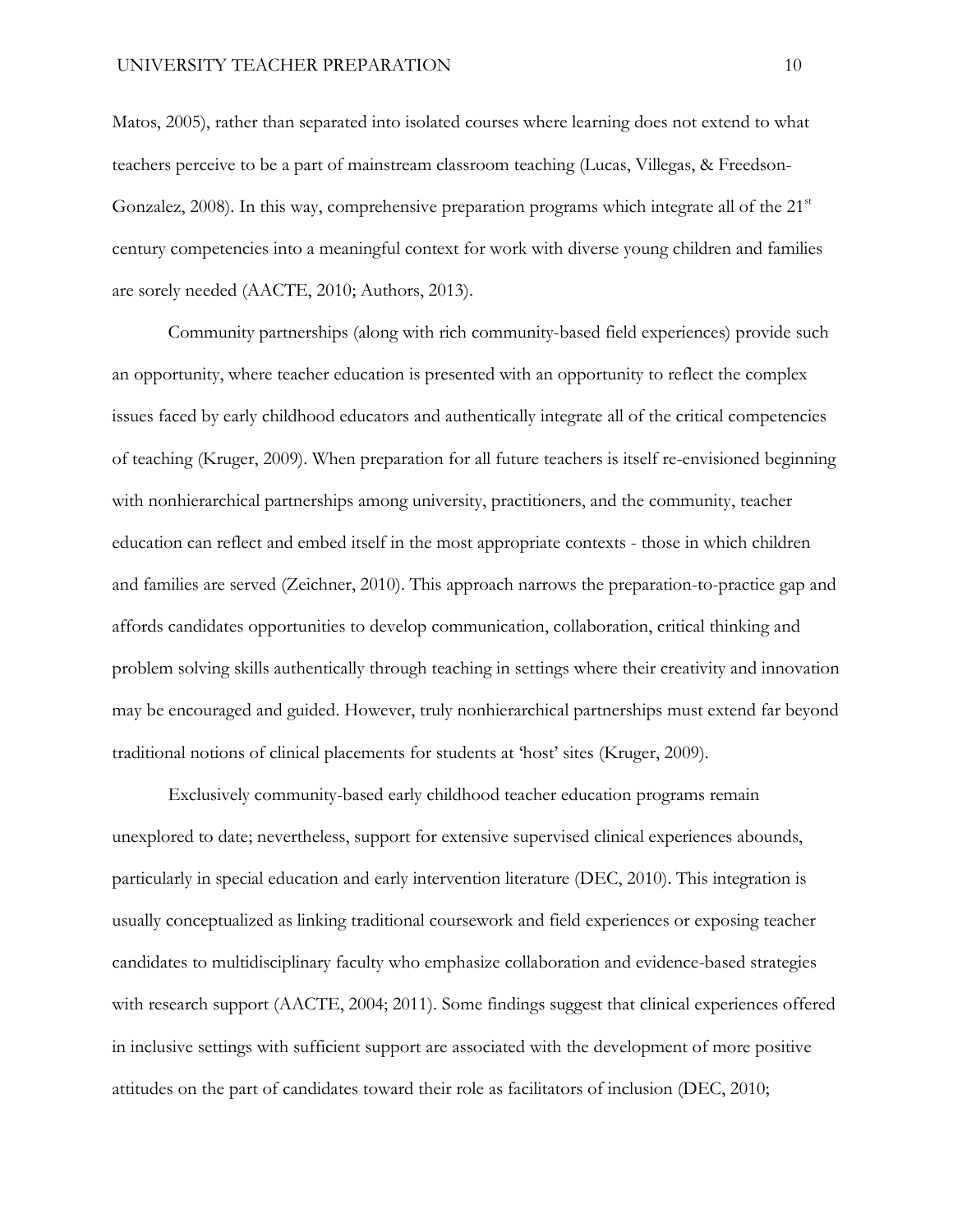Leatherman & Niemeyer, 2005). Such findings highlight the unexplored potential of field-based early childhood teacher education.

Building upon this, some contemporary early childhood educators draw from social and cultural perspectives to conceptualize early childhood teacher education as an activity that involves not only acquiring the technical and propositional knowledge of some identified standard approach, but also a recognition of the situated nature of teaching and learning and fluidity of notions about standards (Ryan & Grieshaber, 2005). This understanding of teaching involves not only knowing the standard, but also questioning and challenging standards as socially and culturally constructed. These complex dispositions support culturally responsive practice and develop in appropriate, supported field experiences that emphasize teaching as the enactment of policy within nested systems, with influences and implications beyond the classroom (Freedman & Appleman, 2009).

## **Re-Envisioning Teacher Education for All Teachers**

Teaching, Learning, and Leading with Schools and Communities (TLLSC) is the collective work of (name of institution blinded for review) faculty in teacher preparation, working alongside students, community agency staff, and partners in B-12 education, motivated by a desire to redesign contextually-responsive teacher preparation around 21<sup>st</sup> century competencies rather than attempting to integrate these competencies into an existing traditional framework. TLLSC re-envisions teacher preparation through purposeful, mutually beneficial instructional partnerships (Kruger, 2009) that fit the needs of schools and communities and increase the number of skilled educators who are committed to and capable of teaching diverse populations. Grounded in a practice-based theory of professional learning (Ball & Cohen, 1999) and research-based understandings about schooluniversity partnerships (Carroll, 2006) and student learning (Kruger, 2009), this model exemplifies a *systemic and ecological approach* (Zeichner, 2006) to the transformation of university-based programs by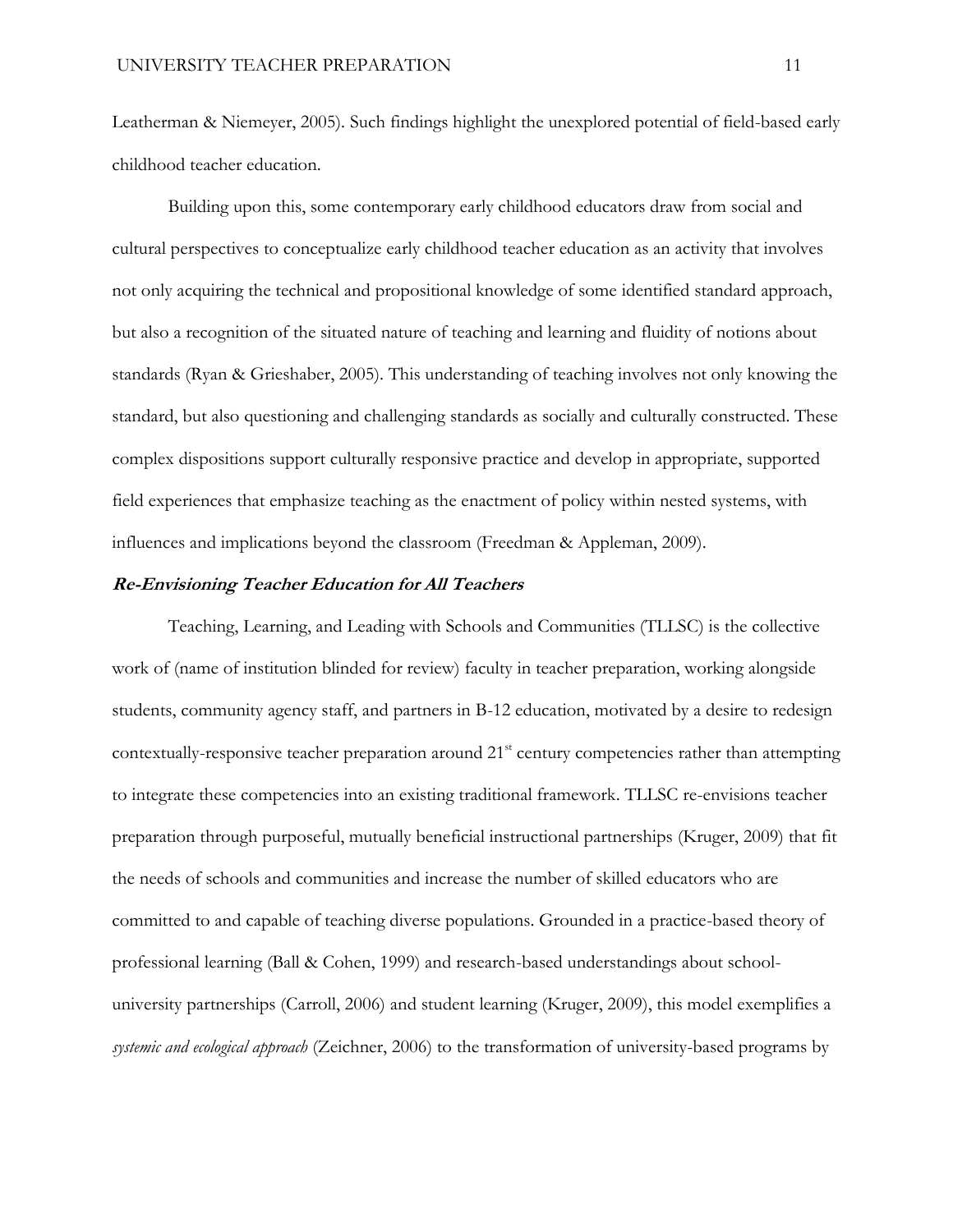recognizing the multiple and varied contexts that shape teacher preparation, including local, state, and national policies.

The development of TLLSC began with a break from the restrictive model defined by course credit hours and certification levels, as well as from traditional foundations-methods-clinical models (involving university-based coursework followed by clinical experiences). As a result, TLLSC utilizes a four-year continuum of extended field experiences which include faculty-guided learning modules and professional learning communities (PLCs) to develop and deepen the enduring understandings, knowledge, skills, and dispositions of resilient and effective early childhood teachers. Figure 1 illustrates the universal foundational concepts upon which TLLSC was developed. The teacher candidate is represented inside a large sphere of potential influence; each semester applies layers of experience in teaching, learning, and leading, deepening candidates' knowledge and skills within education settings and communities. Over time, this relationship becomes transactional, with candidates expanding their influence within the same community contexts that nurture their development as teachers.

## [insert Figure 1 here]

This program does not simply involve surface level redesign to the content and sequencing of course offerings, or an increased emphasis on clinical work within an existing program; rather, it represents a transformation in the way that university-based teacher preparation is conceived. Specifically, nearly all coursework has been replaced with a continuum of field experiences designed to guide novice early childhood teacher candidates to mastery of effective practice over four years. This stems from a shared belief among faculty and community partners that teacher candidates need extensive opportunities to work alongside expert early childhood professionals and program faculty in high-need, high performing urban settings. Schools and community organizations shared in the mission to build authentic, mutually beneficial partnerships in which collaborative decision-making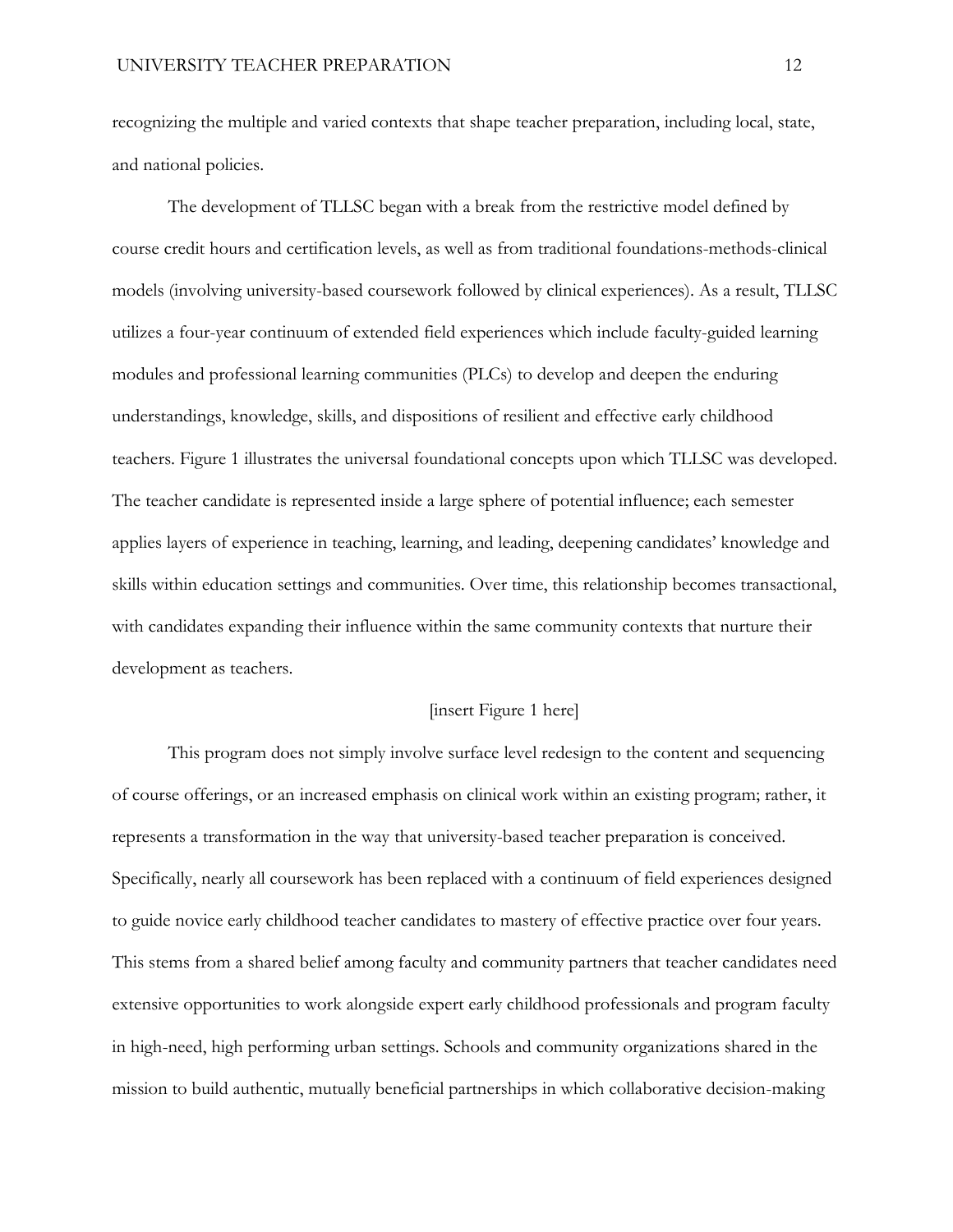benefits all partners (Kruger, 2009). Deep, purposeful collaboration with partner schools and organizations has ensured that candidates gain rich experience in engaging with diverse populations, including students with special needs and those labeled as ELLs. Furthermore, this new shared context for teacher education allows for measures of program effectiveness to shift in focus from graduation/program completion to performance assessment of the degree to which faculty and candidates meet the needs and address the priorities of families, schools, and community agencies.

## [Insert Figure 2 around here.]

Depicting the re-envisioning of early childhood teacher preparation through the TLLSC model, Figure 2 introduces eight interrelated themes of this redesign. Each row represents a theme as a continuum, with traditional university-based teacher preparation on the left and the shared aims of TLLSC on the right. These themes include role redefinition for teacher candidates, university faculty, and partner schools and organizations. Rather than learning about teaching at the university and applying that knowledge in clinicals and student teaching, candidates now learn alongside faculty and practicing professionals through guided apprenticeship. Rather than adhering to a university course calendar and taking place in the college classroom, candidates' experiences in teacher preparation follow a sequence designed to facilitate exploration, specialization, and then mastery of knowledge and skills within the contexts of early childhood education: school, center, community, and home. Faculty members serve as mentors, facilitating experiences in teaching and learning in collaboration with early childhood professionals. This stands in contrast to traditional approaches in which faculty teach university courses, with clinical supervisors serving as a link between university and cooperating sites. Here, early childhood professionals serve as co-teacher educators, collaborating with faculty to build and support candidate knowledge, skills, and dispositions. Faculty guide candidates through semester-long field experiences, facilitating formal PLCs designed to build candidates' reflective practice and the resilience associated with effective teaching. As a result, the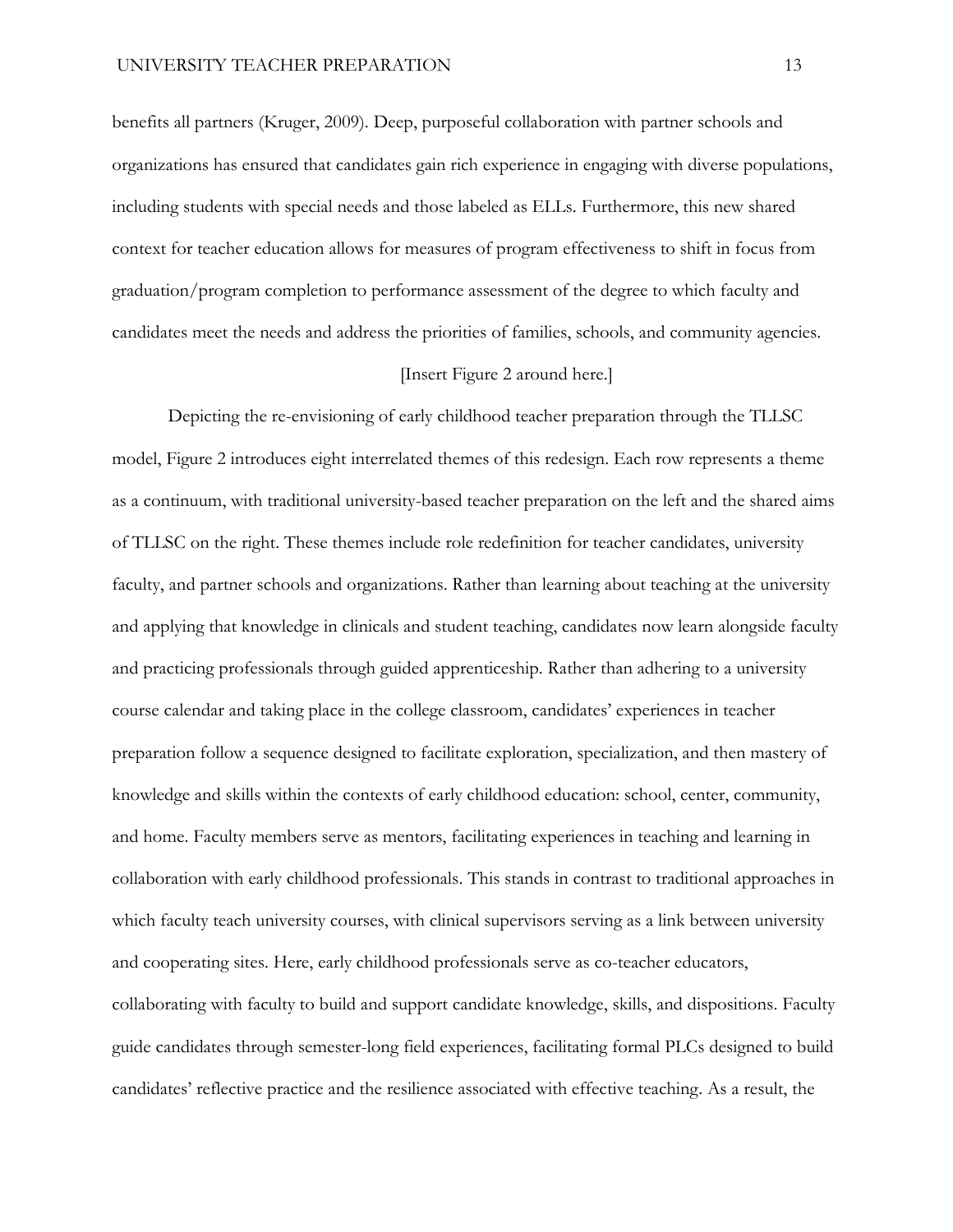definition of program success expands beyond teacher certification and employment to include evidence of an impact on children and families in diverse communities.

Within the Early Childhood Special Education (ECSE) strand of the TLLSC program, candidates spend sequences 4 through 8 in the settings of early childhood education, with community partners offering a variety of experiences within inclusive and family-centered program models emphasizing best practices for young children, including DEC's Personnel Standards (2014) and Recommended Practices (Sandall et al., 2005) for Early Intervention and Early Childhood Special Education. A sampling of the ECSE community partners includes: (a) Early Head Start and Early Intervention providers in sequence 4, (b) inclusive preschool programs with both ELLs and children in ECSE in Sequences 5, 6, and 8, and (c) inclusive early elementary settings in several private and public settings in sequences 6 and 7. Faculty and partners at these institutions collaborate to ensure that candidates receive the benefit of modeling, mentorship, and guided practice in inclusive practices across broad spectrums of age and special needs.

# **Intersections of Teacher Education and Early Childhood Education**

TLLSC resides in the intersection of early childhood and teacher education and resulted from collaboration among faculty and community stakeholders in both areas. All teacher candidates preparing to teach in B-12 settings follow a universal continuum in the redesigned program. The TLLSC continuum consists of eight full semester-long sequences of field experiences, each of which is divided into shorter modules addressing key universal themes and competencies. These, in turn, are adapted for each major, and supplemented by additional sequences as presented in Figure 3. Candidates begin TLLSC in their first semester as freshmen and transition into an area of specialty following sequence 3. This eliminates the need for education core requirements from sequence 4 on, allowing for additional credit hours in the ECSE major which are used to achieve the integration of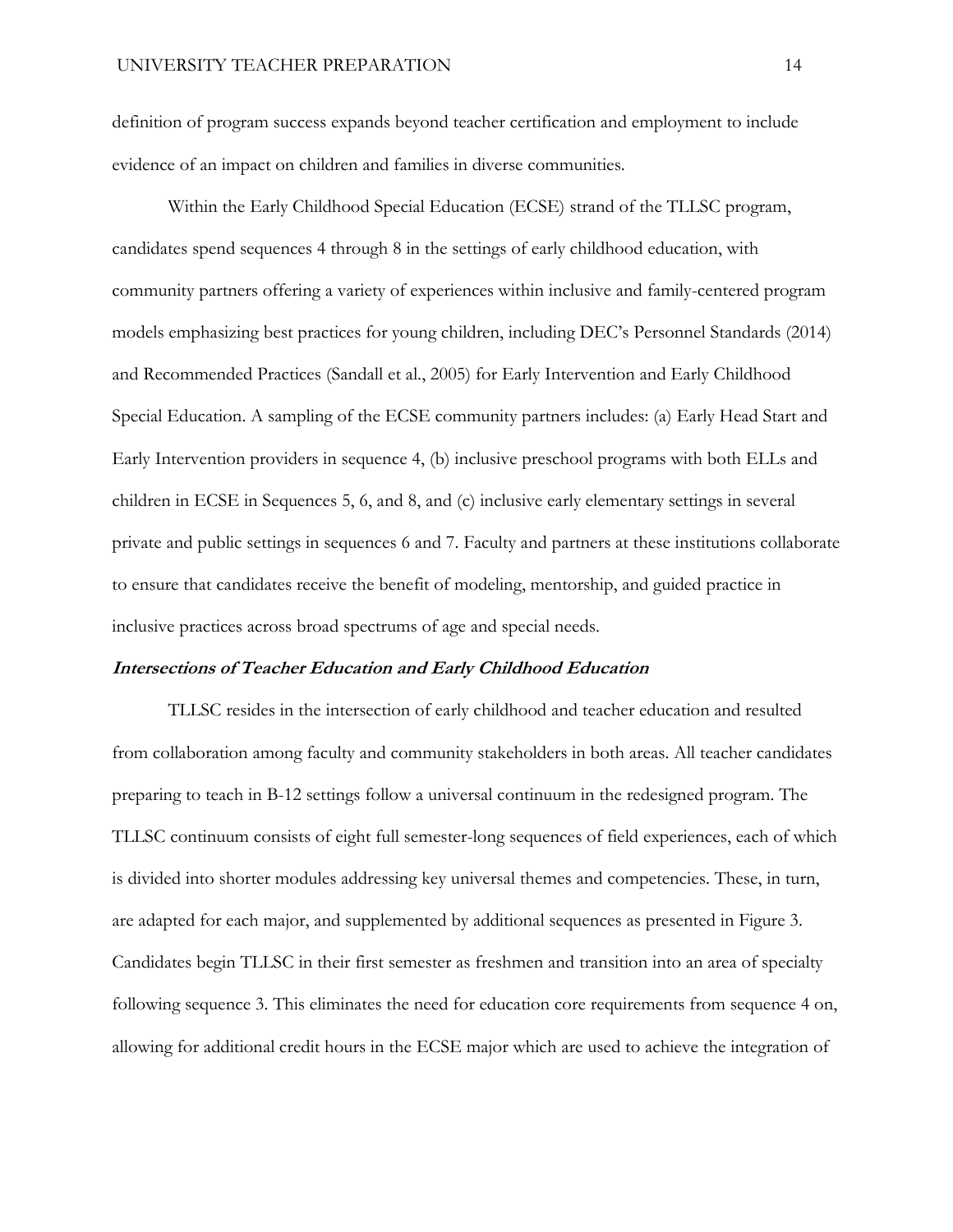additional teaching endorsements but also leave room for subsequent adaptations in response to changing credentialing requirements.

## [Insert figure 3 here]

The initial decision to develop a universal program continuum for all B-12 candidates provided a natural context for discussions of the intersection of teacher education and early childhood education. For example, discussions about the importance of meaningful early field experiences for candidates interested in working with young children led faculty to draw the conclusion that all teacher candidates must experience the full developmental continuum from B-12 to better understand the needs of children at each age, gain experience in the transitions between levels of service delivery, and gain a fuller understanding of the relationship between developmentally appropriate practice and differentiated instruction. These experiences also better informed their choice of an area of specialty. As a result, sequences one through three in the universal continuum include field-based learning modules at each of these levels.

After sequence three, candidates select an area of specialty (i.e., early childhood, elementary, secondary, special education); at this point, for example, early childhood teacher candidates transition into birth-to-age-8 settings for sequences four through eight. Within sequences 4 through 6, candidates are evaluated by faculty, co-teacher educators, and peers not only through the artifacts of their planning and child assessment, but through observation and analysis of video recorded teaching vignettes as well. Over these sequences, a community of reflective practice is emphasized so that candidates grow increasingly confident in reflecting and providing feedback, some of which is directly aligned with the edTPA Evaluation of Teaching Practice (part of the state-mandated culminating program assessment completed during student teaching). They incorporate this feedback into their practice so that, upon reaching sequence 7, they develop a pilot of edTPA (which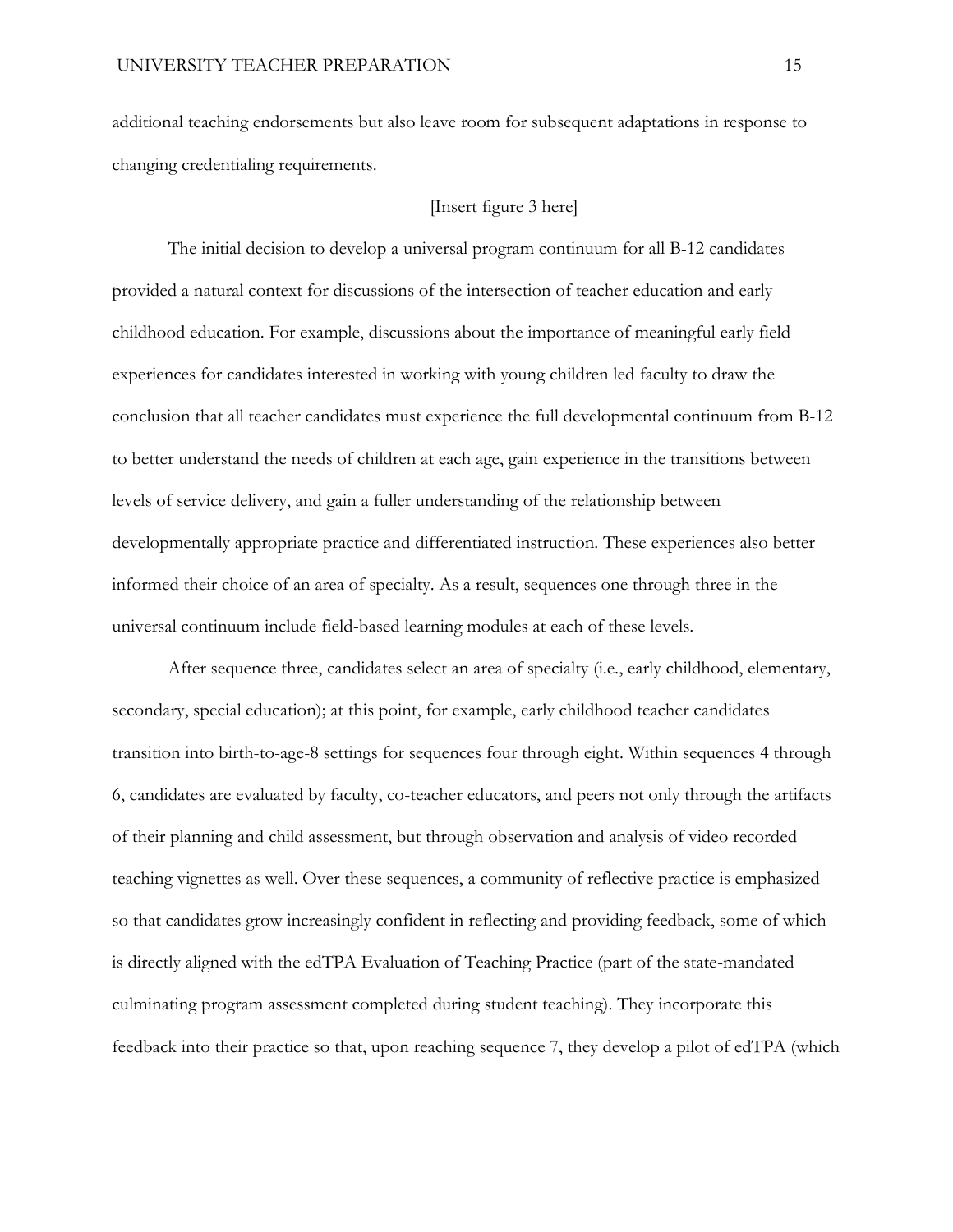also requires video recorded teaching vignettes) that is based in students' needs, with minimal disruption to their role as co-teacher during the final one-year internship.

A focus on families and communities created another point of overlap in the program redesign process. Early childhood professional preparation standards (e.g., NAEYC, 2009) concerning collaboration with families aligned seamlessly with extended modules focused on understanding and addressing the needs of families and communities through supervised work in community agencies and schools. These modules take place for all candidates in sequence 2, and are strongly emphasized throughout sequences 4 through 8 for early childhood majors (particularly in modules focused on early intervention for families of infants and toddlers with special needs). Finally, state requirements for early childhood teachers influenced the decision to integrate the ESL endorsement into the early childhood teacher education program. However, this decision was expanded to include all candidates, so that all B-12 candidates now receive the necessary preparation to earn an ESL endorsement, targeted and integrated across the program continuum.

Integrated preparation leading to an endorsement in early childhood special education was retained and redesigned; as a result, graduates of the early childhood TLLSC program now enter the field as educators fully credentialed in all of the areas formally recognized by the state of Illinois. Identifying these areas of overlap facilitated the design of a program which allows candidates to graduate with a teaching license in early childhood education, endorsements in ECSE and ESL, and the coursework and field experiences necessary to secure initial credentialing as an early intervention provider in developmental therapy. Beyond qualifying for these credentials, candidates enter the field as early childhood professionals, mentored in each setting under the supervision of faculty and coteacher educators collaborating as members of site-based PLCs devoted to reinforcing the links between theory, practice, and evidence. These candidates are thus positioned to meet the need for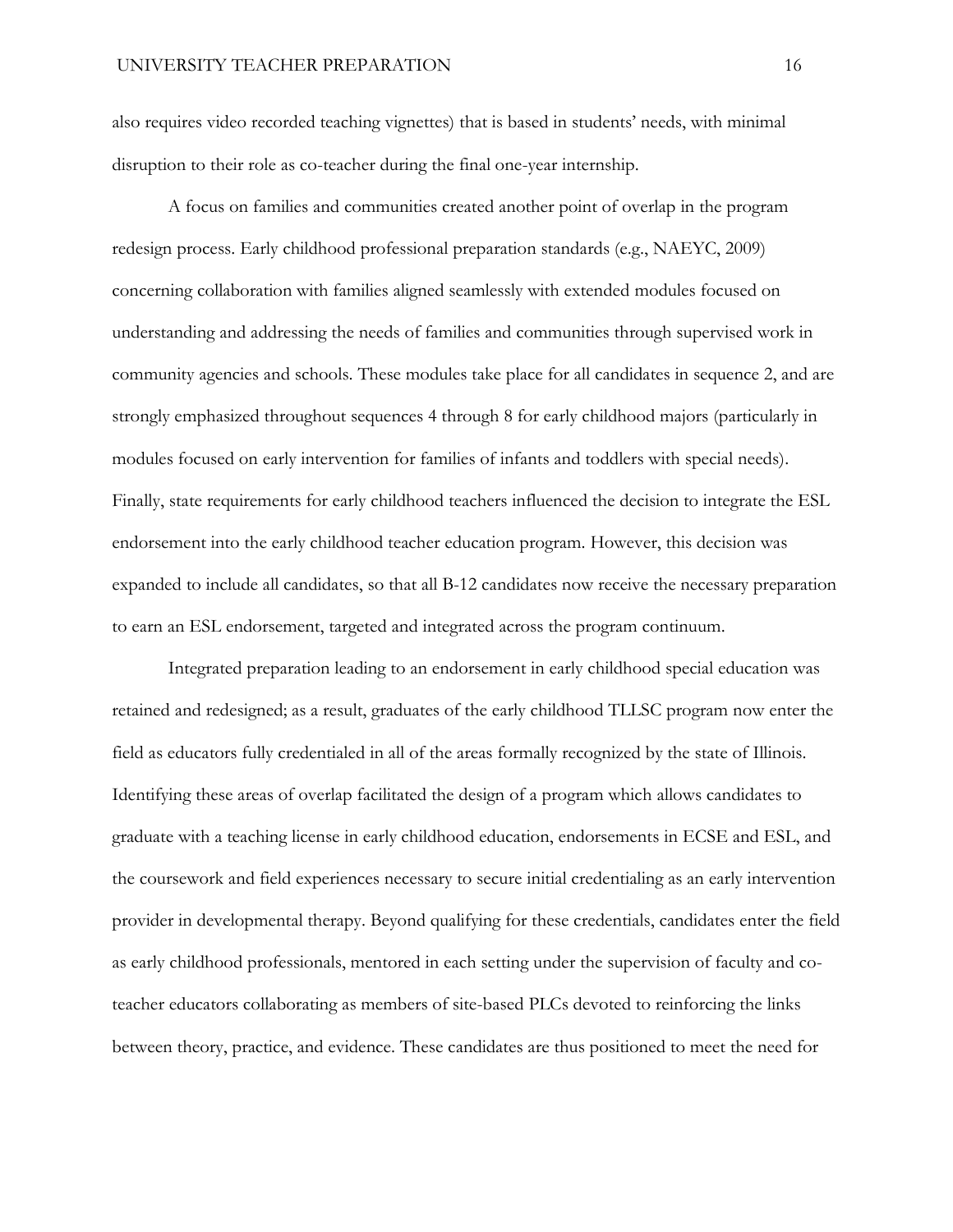highly qualified, fully credentialed professional early educators who can meet 21<sup>st</sup> century needs within the contexts of schools and communities.

## **Points of Collaboration across Preparation Programs**

Early childhood and K-12 teacher education must aim for collaborative reflection and innovative planning, and responsive programming, rather than isolated points of refinement to traditional teacher preparation. In the case of TLLSC, this collaboration was fueled by (a) alignment of vision and supportive program and university leadership, (b) shared positioning in the community, (c) a focus on an understanding the developmental continuum, (d) practices to support cultural and linguistic diversity and special needs, and (e) a collective mission of measurable positive impact on children, families, schools, and communities. To begin the collective conversation, teacher preparation faculty examined existing areas of overlap and alignment across B-12 teacher education. During the TLLSC design process, three conclusions emerged that paved the way for and sustained deeper collaboration over time. Not only did these conclusions serve the TLLSC program redesign effort and improve the overall program, but they also led to greater representation of the philosophy, standards, settings, and voice of early childhood education in the collaboration process:

## **Collaborative frameworks must allow for meaningful contributions from teacher**

*education faculty at every level.* Informed by 21<sup>st</sup> century competencies in early childhood and K-12 education (AACTE, 2010), partners utilized backward design (McTighe & Wiggins, 2005) to plan TLLSC. In work groups, faculty spent one year developing and defining universal enduring understandings of effective educators, followed by related knowledge, skills, and dispositions, to serve as the foundation of teacher education programs at every level in both general and special education. Community partners collaborated with faculty in designing and sequencing field-based modules that addressed these areas. Backward design allowed for integration of knowledge and skills related to global perspectives, ELLs, special needs, and literacy in within every academic major.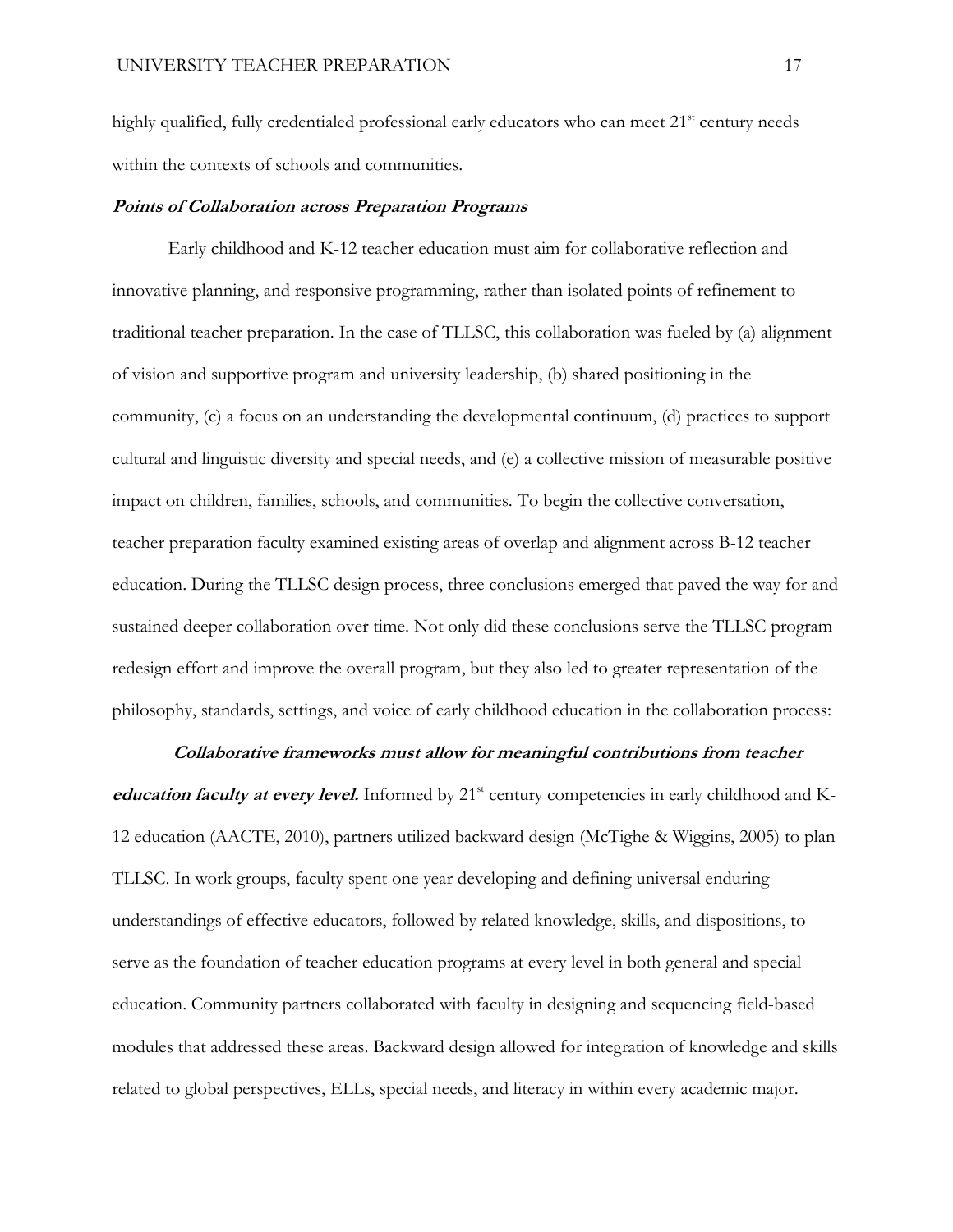Infused into the early childhood education program, these themes made possible the integration of all available educator credentials into the B.S.Ed. degree (including early intervention credentialing). Backward design served the early childhood teacher education program by reinforcing the systematic integration of preparation for these additional credentials throughout the resulting program. This, in turn, later allowed for seamless integration of multiple early childhood professional preparation standards and a program that is highly specialized *and* comprehensive rather than generalist.

**Acknowledgement of efforts in the field of early childhood to specifically address 21 st century competencies provides a context for exploring overlap.** AACTE (2010) designed the 21<sup>st</sup> century competencies with early childhood education in mind. The five primary areas for teacher preparation redesign efforts (i.e., standards, assessment, curriculum and instruction, professional development, and learning environments) are universal, applicable across birth-to-age-3, pre-Kindergarten, and early elementary education, and are emphasized across early childhood professional preparation standards. Furthermore, an examination of the NAEYC's (2009) professional preparation standards highlight many examples of opportunities to emphasize critical thinking, communication, collaboration, and creativity. Not only are these essential skills central foci of early education and cited by kindergarten teachers as a source of early school difficulty (Denham et al., 2012), but they are competencies of effective early childhood educators as well. Within the TLLSC design process, these competencies facilitated the design of universal modules that meet diverse individual programmatic needs.

K-12 and early childhood teacher preparation programs both must (a) promote the use of evidence-based best practices, (b) promote linkages between research, theory, and practice, (c) address the continuum of young children's abilities and needs, (d) ensure equal access by responding to diversity of culture, language, and ability, and (e) attend to the current context of teacher role and professional goals (AACTE, 2010; NAEYC, 2009). These collective themes provided a basis for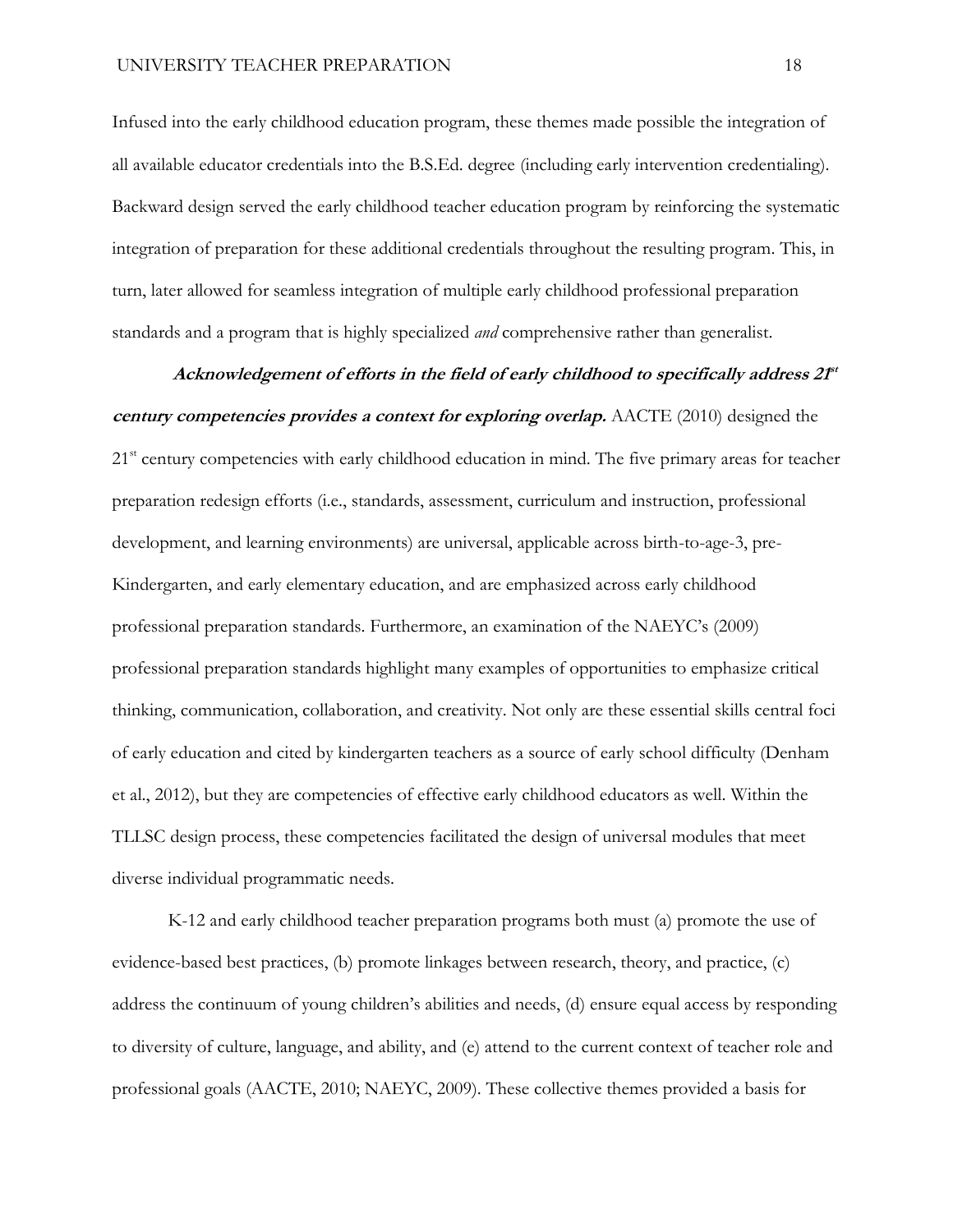exploring the overlap between teacher education and early childhood education and allowed for a common language to exist in cross-programmatic collaborative groups. This also facilitated the development of universal program outcomes that apply to teacher candidates at every level.

State policies regarding early childhood teacher certification directly reflect a commitment to preparing educators for growing diversity in Illinois. By 2014, early childhood educators who teach in preschool settings serving ELLs will be required to hold a bilingual or ESL teaching endorsement (Illinois §23.111.235.20). This requirement places early childhood education teacher preparation firmly on the front line of addressing 21<sup>st</sup> century competencies. A fully credentialed early childhood educator in states such as Illinois now, by definition, has knowledge, skills, and experience in addressing cultural and linguistic diversity. This reinforces bilingual education as a universal area of intersection in which early childhood teacher educators must play a role, particularly when innovations in teacher preparation are considered.

Early childhood special educators who work with diverse young children must align evidence-based practices in early intervention and early childhood special education (Odom & Wolery, 2003), whether addressed in integrated programs or ECSE endorsement programs. They are, however, linked by recognition and deep respect for the fact that the primary environment in which young children's learning takes place is the home (McDonald et al, 2011; Murrell, 2000; Noel, 2010). Effective EI and ECSE practitioners must possess two sets of interrelated competencies. First, they must be skilled in accessing community resources to support families in meeting their children's needs. But they must also facilitate positive nurturing relationships between caregivers and their children (Lee, Ostrosky, Bennett, & Fowler, 2003). These interrelated aims represent a key area of difference between the preparation of early childhood and K-12 educators, for whom teaching, and in effect teacher preparation, focuses primarily on working with children in classrooms (Odom & Wolery, 2003). Meaningful involvement of families is an aspect of education essential to the goal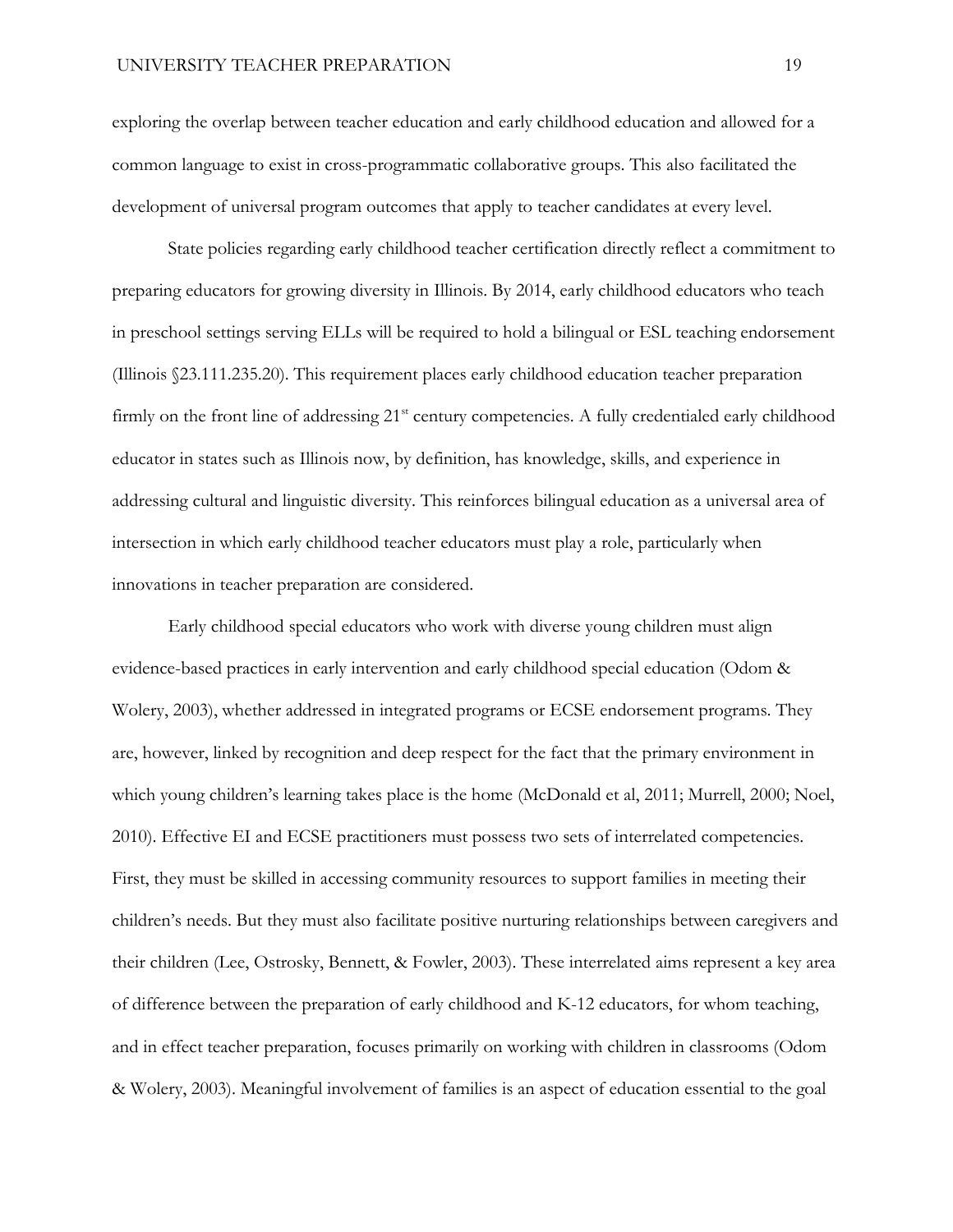of developing seamless continuums of support from B-12, and an objective of teacher preparation for which early childhood educators are uniquely qualified (Center for Study of Educational Policy, 2012). The universal aim in this redesign of addressing family and community needs provided an opportunity for early childhood faculty to provide this leadership.

**Core principles unique to early childhood teacher education can positively influence all teacher candidates.** Organizations that inform early childhood teacher preparation (e.g., NAEYC, NCATE, DEC) and extant research on teacher characteristics and school quality suggest that early childhood teachers must possess significant knowledge of child development within a cultural context (Maude et al., 2009; Lee & Johnson, 2007; Ryan & Grieshaber, 2005). Developmentally appropriate practice (DAP) requires an understanding of the many varied influences on each child's development, which in turn informs the planning of learning environments and instructional practices that are respectful of children's and families' needs and interests (NAEYC, 2009). DAP rests upon the ability of professionals to observe, assess, and intervene with children across the developmental domains, at children's individual levels, and within the meaningful contexts of the home, daily routines, play, and structured learning experiences.

Both philosophically and in practice, DAP is linked to culturally and linguistically appropriate practice (Ryan & Grieshaber, 2005), as well as to Universal Design for Learning (Rose & Meyer, 2002) and the individualization of educational services that are integral to the delivery of special education services. Furthermore, the importance of knowledge of development and special needs is acknowledged by AACTE (2011) and K-12 professional standards (e.g., McLaughlin, & Overturf, 2012). Still, the separation of preparation from practice, theory from application is sharply evident in instances where teacher education programs offer isolated foundational courses in human development and educational psychology. If developmental theory and its implications for practice are taught only in the context of foundational coursework, the opportunity is lost to meaningfully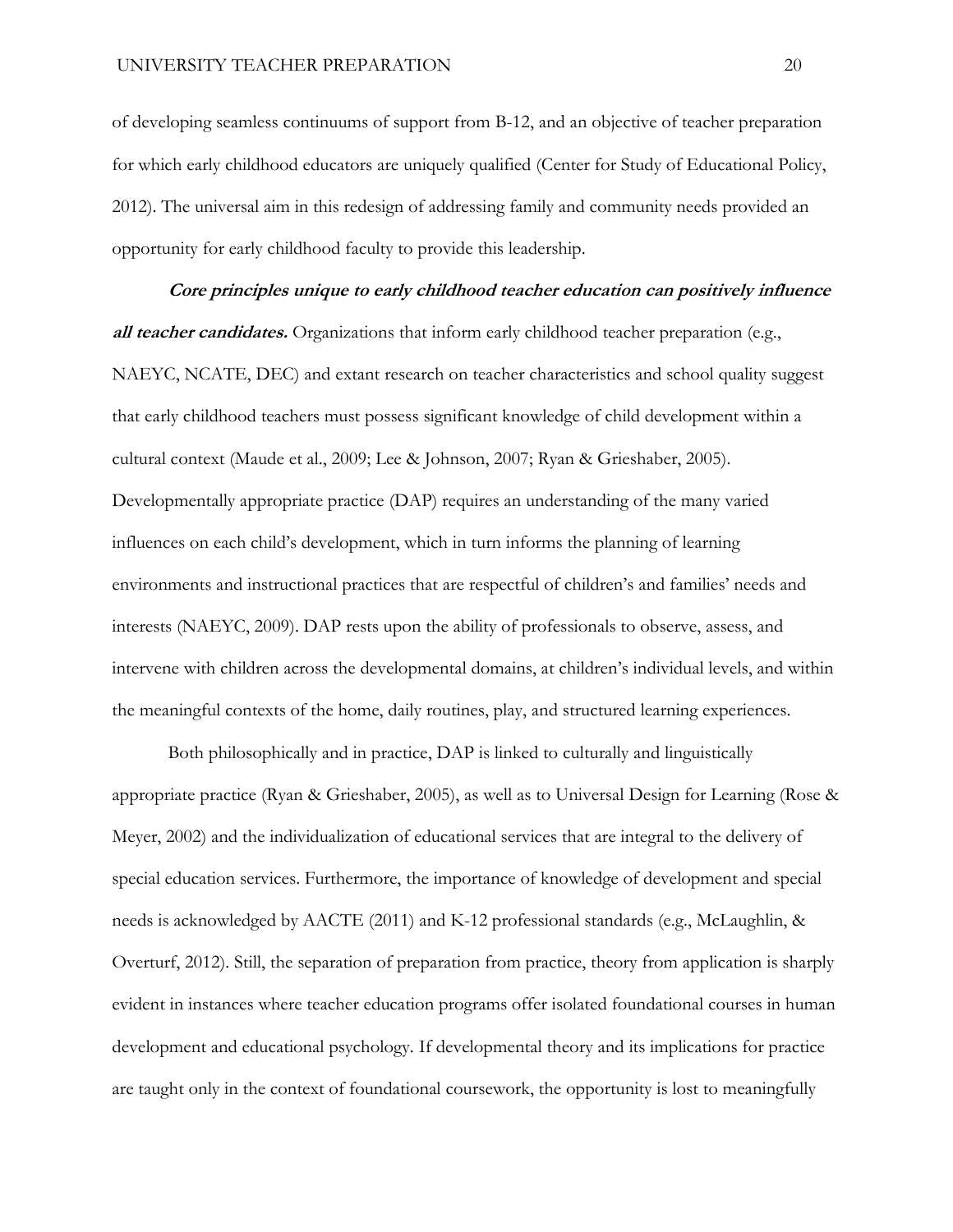examine intersections of these concepts in early childhood, elementary, and special education *practice* with a goal of directly aligning developmental and theoretical principles with practice.

Isolation of foundational courses in (university name blinded for review)'s traditional preparation program was a direct target of the TLLSC redesign. Three key decisions within the redesign process had implications for exploring the intersections of early childhood, elementary, and secondary teacher preparation. First, the universal decision to eliminate university-based courses as the primary mode of instructional delivery had profound implications for the theory-to-practice gap. The resulting model, emphasizing field-based, faculty-mentored learning modules linked the observation, learning, and application of developmental and learning theory to practice. Next, a key feature of the redesign included exposure to a wide variety of schools and community-based settings during candidates' first three sequences. Noting the need for programs serving infants and toddlers opened a discussion of the importance of candidates experiencing and understanding the entire developmental continuum. This discussion resulted in a universal decision that all teacher candidates would participate in modules that provided direct experience with children at every level (infanttoddler, pre-K, elementary, middle, and secondary). Finally, a universal field-based learning module emerged from these discussions; in this module, candidates link learning developmental, and language theories to practice through a series of experiences at each developmental level with diverse children. This module now exposes all candidates to early childhood settings, theory, principles, and practice.

#### **Conclusions and Implications for Early Childhood Teacher Education**

Effective early childhood teacher education must be firmly grounded in the established theories and standards of early childhood education, but also well-positioned to meet the needs of diverse young children and to adapt to a context of increased accountability and demographic shifts. The impact of early childhood teacher education must be measured through the aims and goals of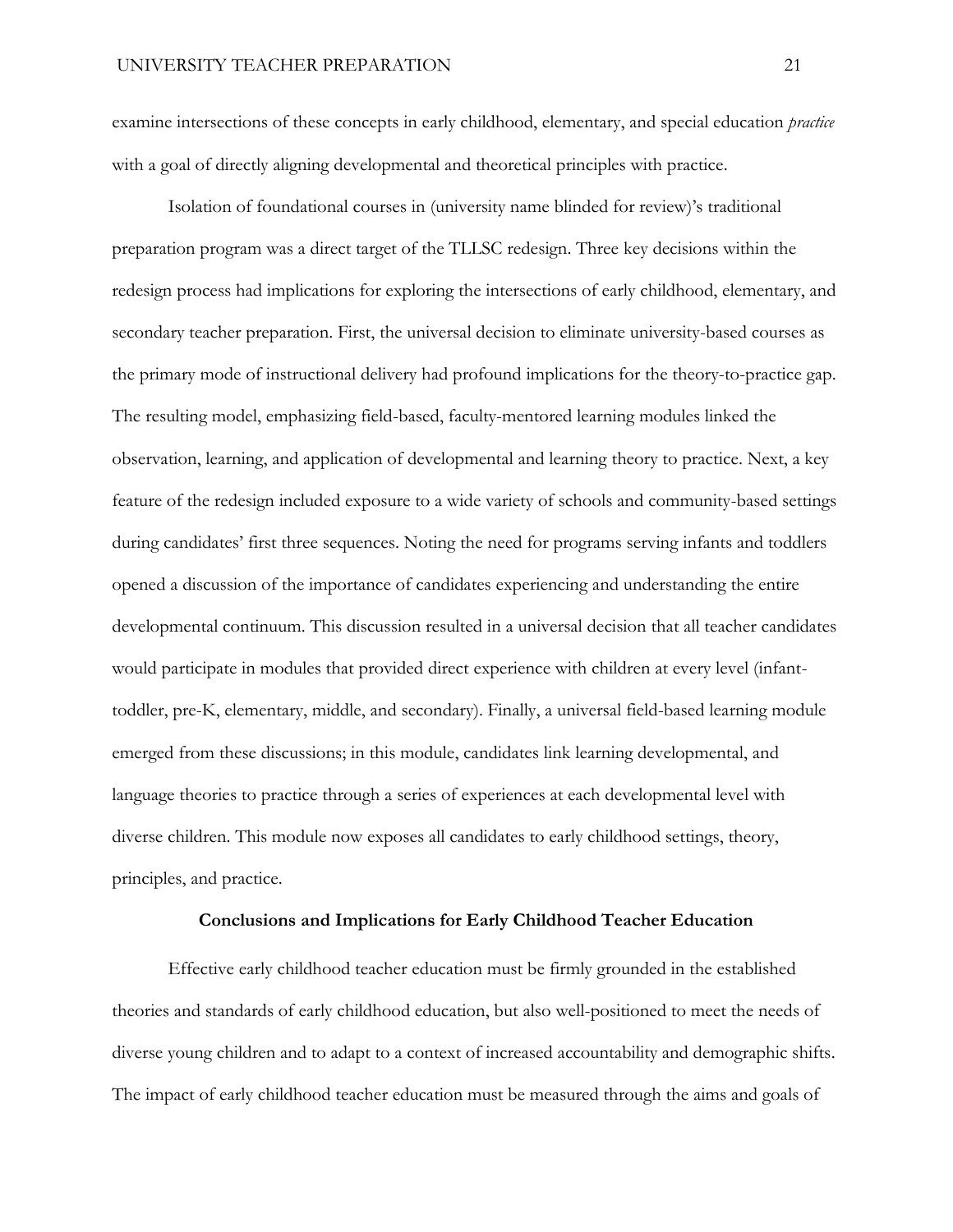the settings in which young children live, grow, and are served, rather than solely through outcome measures of traditional teacher education (McDonald et al, 2012; Lucas et al, 2008; Valdes et al., 2005). These aims reinforce calls for fundamental change in teacher preparation that equips candidates with the skills they need to address  $21<sup>st</sup>$  century challenges.

Four-year, undergraduate teacher preparation is essential for the preparation of fully credentialed and well-prepared educators who not only meet state professional preparation standards, but understand a wider range of development, communicate effectively with educators of children at other levels, share roles and responsibilities, and adapt to the expectations of the diverse settings in which young children are served. In fact, early childhood is unique in its ability to achieve precisely this goal, which is aligned with NCATE's (2009) expectation that states more fully require utilization of existing early childhood teacher credentialing. Programs emphasizing a meaningful continuum of community-based learning are essential to producing a knowledgeable and highly skilled workforce ready to address these goals.

Early childhood education remains a field that suffers from inconsistencies in certification and licensing requirements, as well as systemic issues such as marginalization and undercompensation of educators. As a result, TLLSC serves not as the prototype for all early childhood teacher preparation, but an example illustrating the degree to which teacher educators may revisit and rethink their approaches to preparing teachers to meet these needs. The challenges associated with accomplishing this goal may be greater in early childhood than in any other area of teacher preparation, given great diversity within the profession, inconsistencies in professional preparation, and the disconnection of early childhood teacher preparation from the larger teacher education discourse. TLLSC began with conversations about the fundamental similarities and differences across the levels of teacher preparation in order to address research to practice and university school gaps, and strengthened the view of (name blinded for review)'s teacher preparation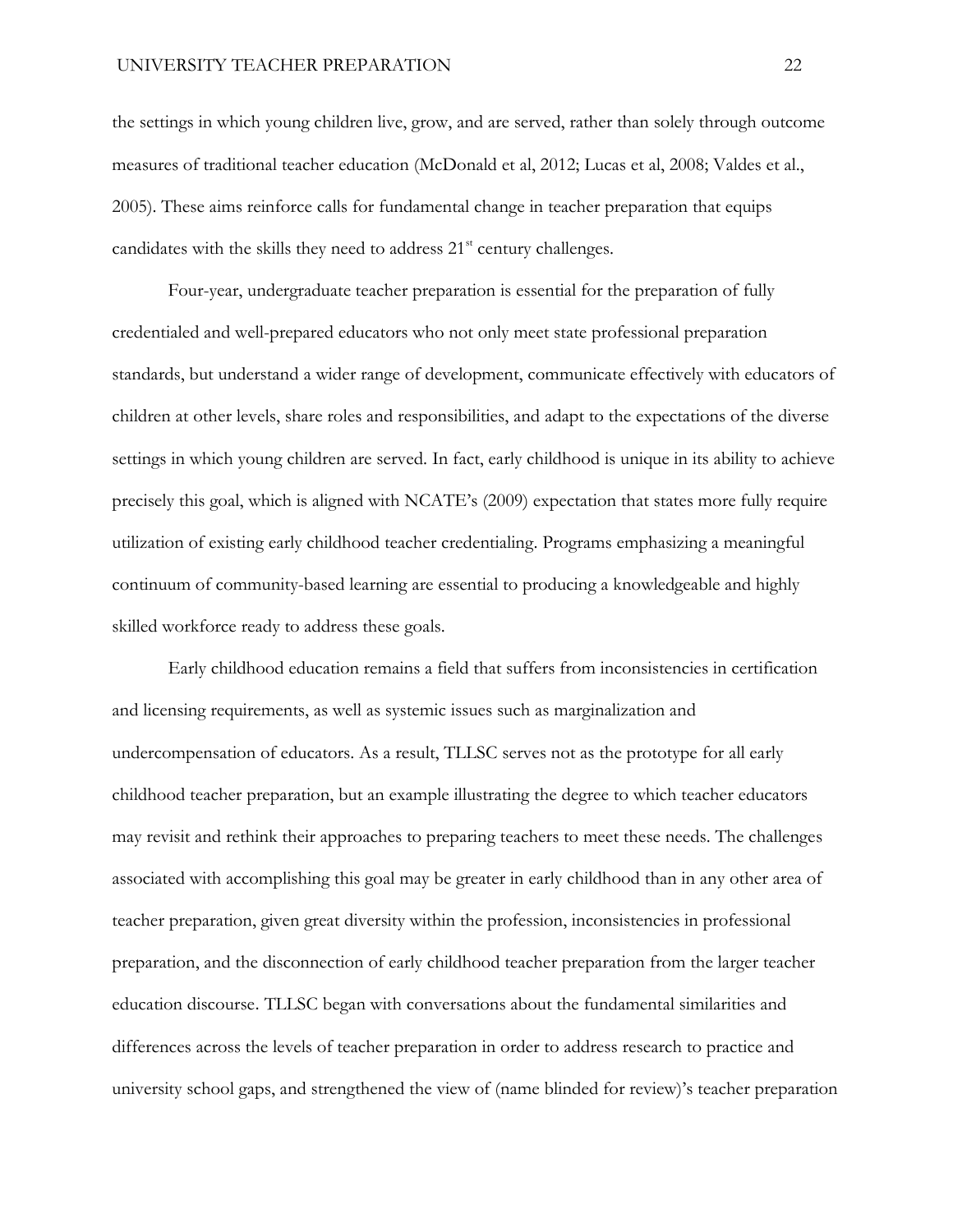faculty that education must aim to create a continuum of supports from B-12. Under supportive leadership, these conversations grew into a unified effort to develop redesign mechanisms that benefitted all programs. Through this type of commitment to exploring deeply the areas of intersection among teacher preparation programs, early childhood teacher educators may strengthen their voice in 21<sup>st</sup> century teacher education discourse and contribute to innovation demonstrating that candidate enter early childhood settings as skilled, resilient professionals who have already proven their ability to positively influence children, families, and communities.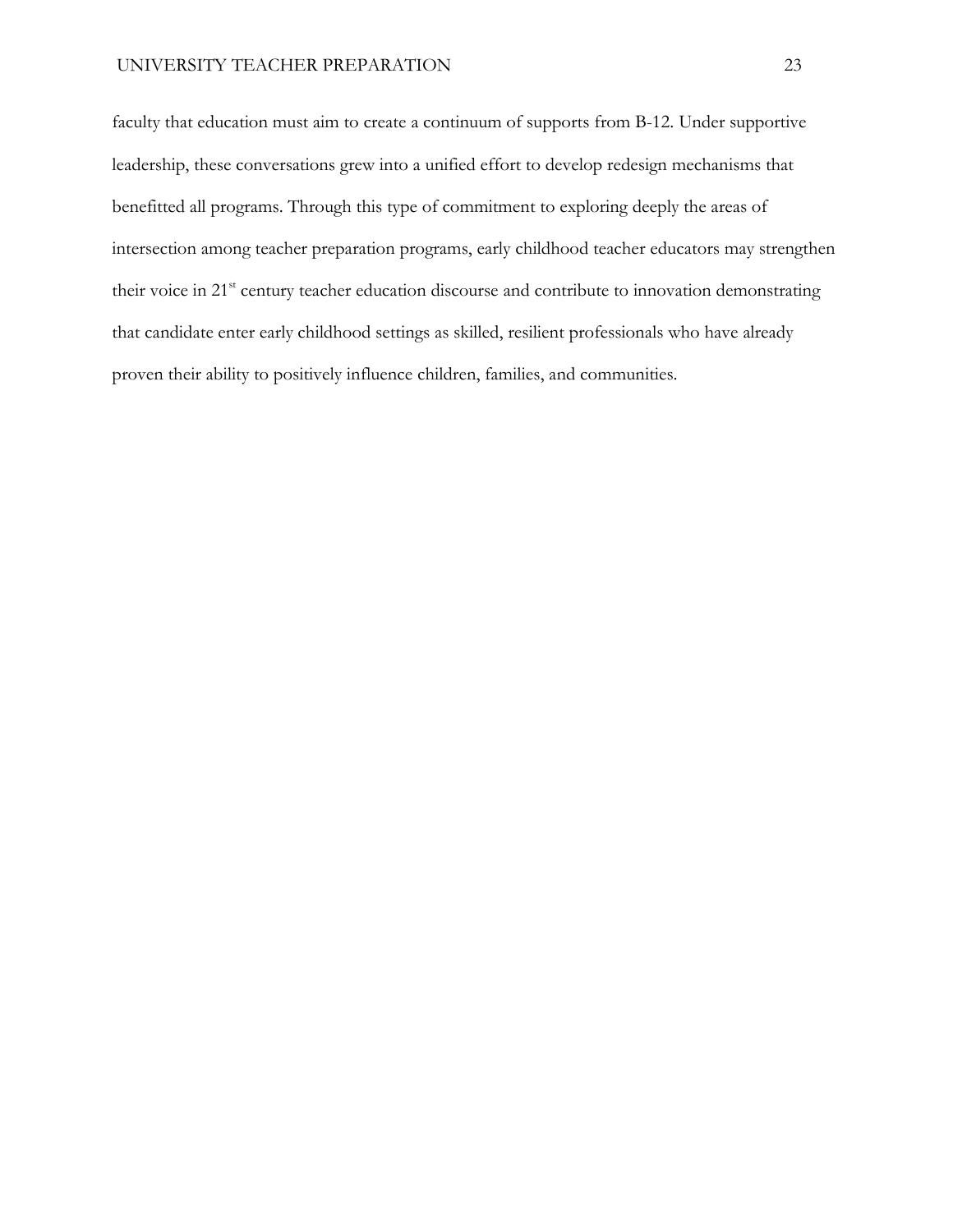# References

American Association of Colleges for Teacher Education. (2011). *Preparing general education teachers to improve outcomes for students with disabilities.* Retrieved May 16, 2013 fro[m](http://aacte.org/) [http://w](http://aacte.org/)ww[.aacte.org](http://aacte.org/).

American Association of Colleges for Teacher Education. (2004). *The early childhood challenge: Preparing high-quality teachers for a changing society.* Retrieved August 1, 2012 fro[m](http://aacte.org/) [http://w](http://aacte.org/)w[w.aacte.org](http://aacte.org/).

American Association of Colleges of Teacher Education (2010). *21st century knowledge and skills in educator preparation*. Retrieved August 1, 2012 from http://www.aacte.org.

Authors (2013). Removed for blinded review.

Ball, D., & Cohen, D. (1999). Developing practice, developing practitioners: Toward a practicebased theory of professional education. In L. Darling-Hammond & G. Sykes (Eds.), *Teaching as the learning profession* (pp. 3-32). San Francisco, CA: Jossey-Bass.

Brown, C. P., & Feger, B. (2010). Examining the challenges early childhood teacher candidates face in figuring their roles as early educators. *Journal of Early Childhood Teacher Education*, *31*(4), 286-306.

Carroll, D. M. (2007). Developing joint accountability in university-school teacher education partnerships. *Action in Teacher Education, 27 (*4), 3-11.

Certo, J. (2006). Beginning teacher concerns in an accountability-based testing environment. *Journal of Research in Childhood Education, 20*, 331-349.

Center for the Study of Education Policy (2011). From birth to graduation and beyond: Aligning best practices in educational systems to improve learning outcomes. Retrieved July 1, 2013 from http://centereducationpolicy.illinoisstate.edu.

Chandler, L. K., Cochran, D. C., Christensen, K. A., Dinnebeil, L. A., Spino, M., Gallagher, P. A., Lifter, K., & Stayton, V. D. (2012). The alignment of CEC/DEC and NAEYC personnel preparation standards. *Topics in Early Childhood Special Education, 32(*1), 52-63.

Cochran-Smith, M. (2004). The problem of teacher education. *Journal of Teacher Education, 55,* 4, 295- 299.

Cole, D. J., & Ryan, C. W. (2001). *Building*  $\breve{c}$  *assessing school partnerships: The Wright State model.* ERIC document.

Darling-Hammond, L. (2006). *Powerful teacher education: Lessons from exemplary programs*. San Francisco, CA: John Wiley & Sons.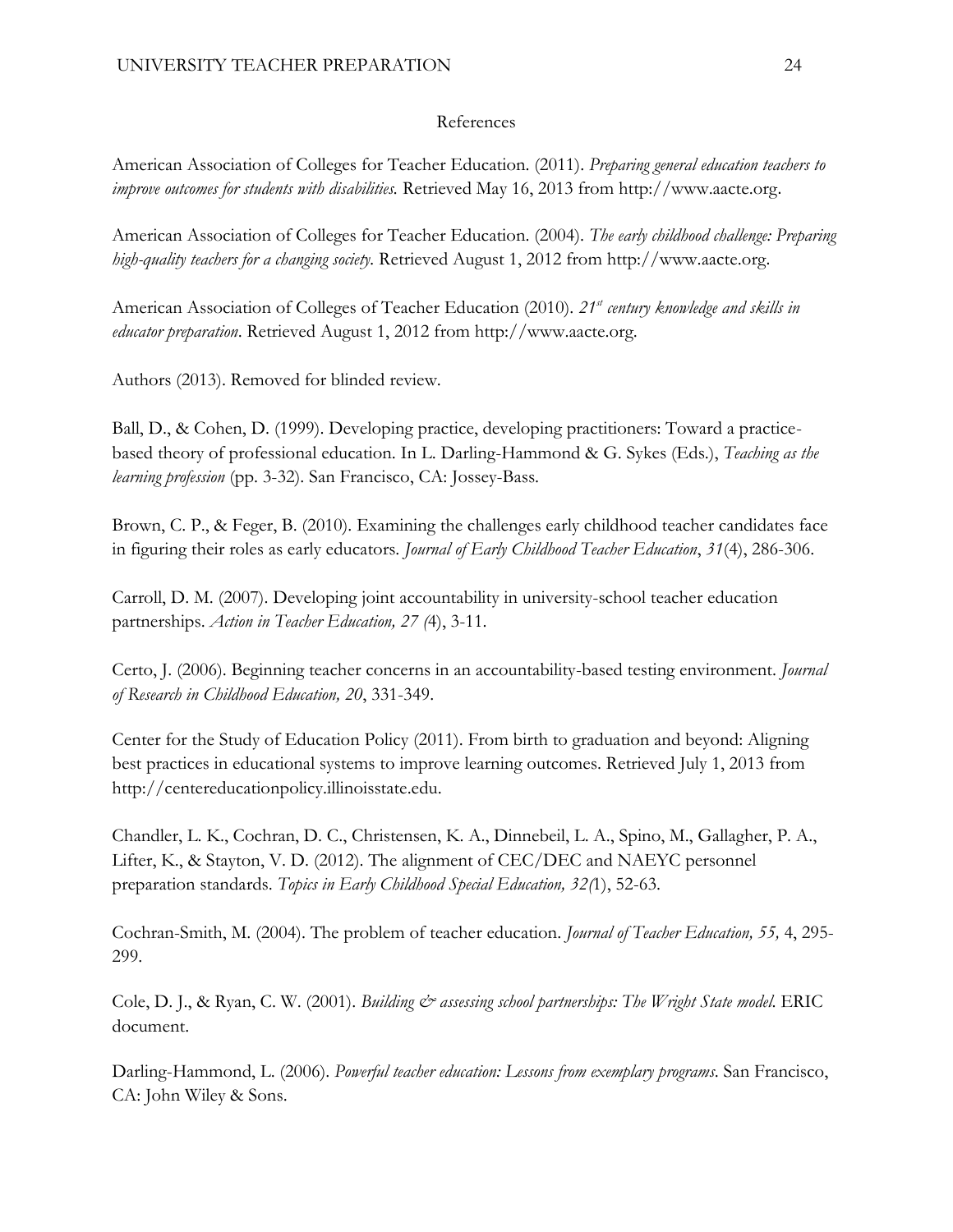Darling-Hammond, L., & Baratz-Snowden, J. (Eds.). (2007). A good teacher in every classroom: Preparing the highly qualified teachers our children deserve. *Educational Horizons*, 85(2), 111-132.

Demma, R. (2010). *Building ready states: A governor's guide to supporting a comprehensive, high-quality early childhood state system*. Retrieved July 21, 2013, from [www.nga.org.](http://www.nga.org/)

Denham, S. A., Bassett, H. H., Way, E., Mincic, M., Zinsser, K., & Graling, K. (2012). Preschoolers' emotion knowledge: Self-regulatory foundations, and predictions of early school success. *Cognition & Emotion, 26(* 4), 667-79.

Division for Early Childhood. (2014). *Personnel standards for early intervention and early childhood special education.*. Retrieved January 27, 2014, from http://www.dec-sped.org.

Division for Early Childhood. (2010). *Position statement: Responsiveness to ALL children, families, and professionals: Integrating cultural and linguistic diversity into policy and practice*. Retrieved August 29, 2012, from [http://www.dec-sped.org](http://www.dec-sped.org/uploads/docs/about_dec/position_concept_papers/Position%20Statement_Cultural%20and%20Linguistic%20Diversity_updated_sept2010.pdf).

Early, D. M., Maxwell, K. L., Burchinal, M., Alva, S., Bender, R. H., Bryant, D., et al. (2007). Teachers'education, classroom quality, and young children's academic skills: Results from seven studies of preschool programs. *Child Development*, *78*, 558–580.

Early, D. M., & Winton, P. J. (2001). Preparing the workforce: Early childhood teacher preparation at 2- and 4-year institutions of higher education. *Early Childhood Research Quarterly, 16 (*3), 285-306.

Feistritzer, E. C. (2007). *Alternate routes to teaching*. Upper Saddle River, NJ: Prentice Hall.

Fuligni, A.S., Howes, C., Lara-Cinisomo, S., & Karoly, L. (2009). Diverse pathways in early childhood professional development: An exploration of early educators in public preschools, private preschools, and family child care homes. Early Education and Development, *20*(3), 507-526.

Hardman, M. L., & Teacher Education for Inclusive Education. ( 2009). Redesigning the preparation of all teachers within the framework of an integrated program model. *Teaching and Teacher Education, 25,* 4, 583-587.

Hatch, J. A., & Benner, S. M. (2009). From the editors: Positionings and possibilities for early childhood teacher education. *Journal of Early Childhood Teacher Education, 30*, 91-92.

Hollins, E. R. (2011). Teacher preparation for quality teaching. *Journal of Teacher Education*, 62(4), 395- 407.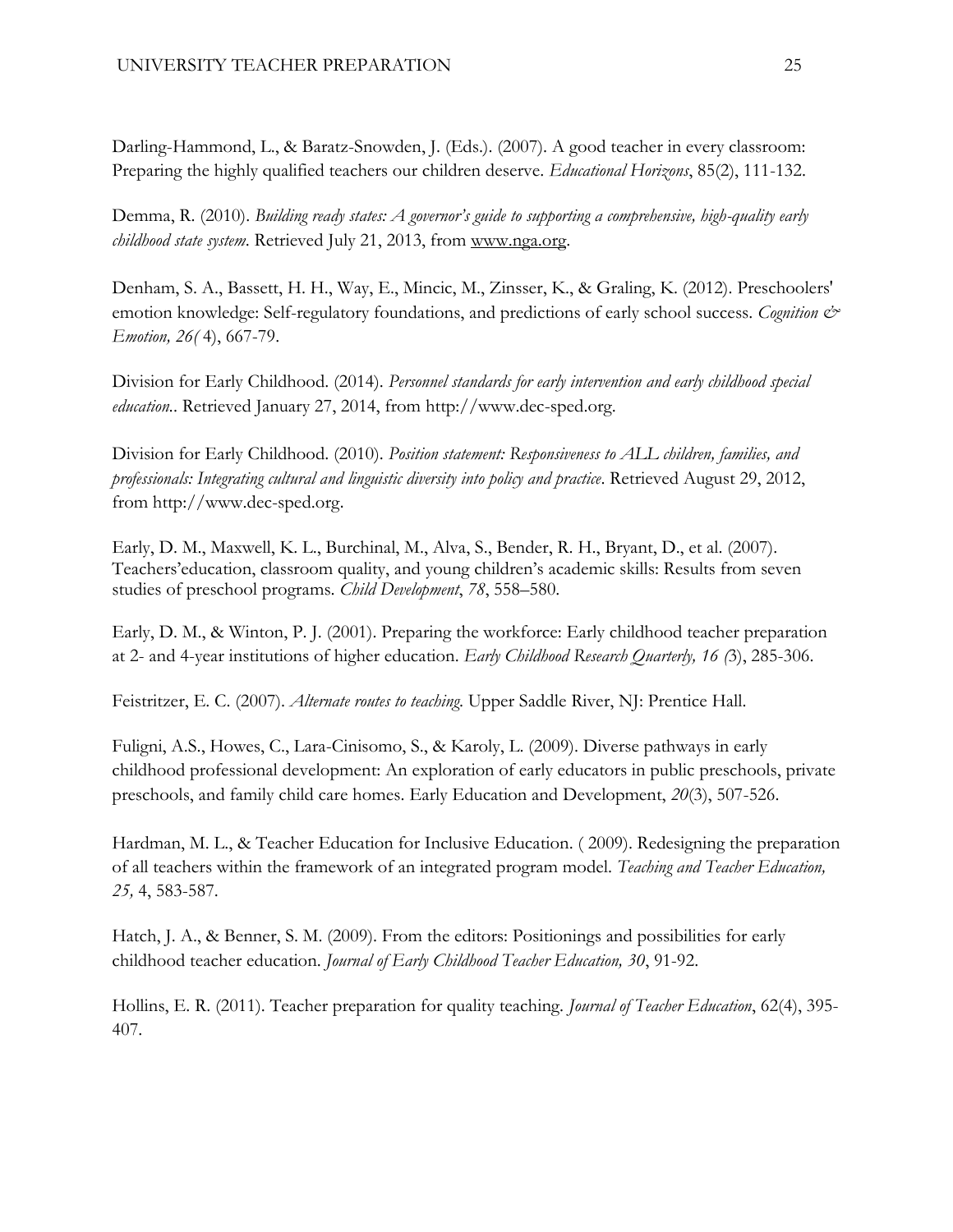Hollins, E., & Guzman, M.T. (2005). Research on preparing teachers for diverse populations. In M. Cochran-Smith and K.M. Zeichner (Eds.), *Studying teacher education: The report of the AERA Panel on research and teacher education* (pp. 477-548). Mahwah, NJ: Lawrence Ehrbaum Associates.

Kruger, T. (2009). *Effective and sustainable university-school partnerships : Beyond determined efforts by inspired individuals*. Canberra, Australia: Australian Institute for Teaching and School Leadership.

Larabee, D. (2010). Teach for America and Teacher Ed: Heads they win, tails we lose. *Journal of Teacher Education, 61,* 48-55.

Leatherman, J. M., & Niemeyer, J. A. (2005). Teachers' attitudes toward inclusion: Factors influencing classroom practice. *Journal of Early Childhood Teacher Education, 26(*1), 23-36.

Lee, K., & Johnson, A. (2007). Child development in cultural contexts: Implications of cultural psychology for early childhood teacher education. *Early Childhood Education Journal, 35,* 3, 233-243.

Lee, H., Ostrosky, M. M., Bennett, T., & Fowler, S. A. (2003). Perspectives of early intervention professionals about culturally-appropriate practices. *Journal of Early Intervention, 25*(4) 281-295. Lim, C. I., Maxwell, K. L., Able-Boone, H., & Zimmer, C. R. (2009). Cultural and linguistic diversity in early childhood teacher preparation: The impact of contextual characteristics on coursework and practica. *Early Childhood Research Quarterly, 24,* 1, 64-76.

Macy, M., Squires, J. K., & Barton, E. E. (2009). Providing optimal opportunities: Structuring practicum experiences in early intervention and early childhood special education preservice programs. *Topics in Early Childhood Special Education, 28*(4), 209–218.

Maude, S. P., Hodges, L., Brotherson, M., Hughes-Belding, K., Peck, N., Weigel, C., & Sharp, L. (2009). Critical ref lections on working with diverse families: Culturally responsive professional development strategies for early childhood and early childhood special educators. *Multiple Voices For Ethnically Diverse Exceptional Learners*, *12*(1), 38-53.

McDonald, M., Tyson, K., Brayko, K., Bowman, M., Delport, J., & Shimomura, F. (2011). Innovation and impact in teacher education: Community-based organizations as field placements for preservice teachers. *Teachers College Record, 113*(8), 1668-1700.

Meisels, S. (November 29, 2011). Common Core standards pose dilemmas for early childhood. Retrieved August 1, 2012, from [http://www.](http://www.washingtonpost.com./)washingtonpost.com

McLaughlin, M., & Overturf, B. J. (2012). The Common Core: Insights into the K-5 standards. *The Reading Teacher, 66(*2), 153-164.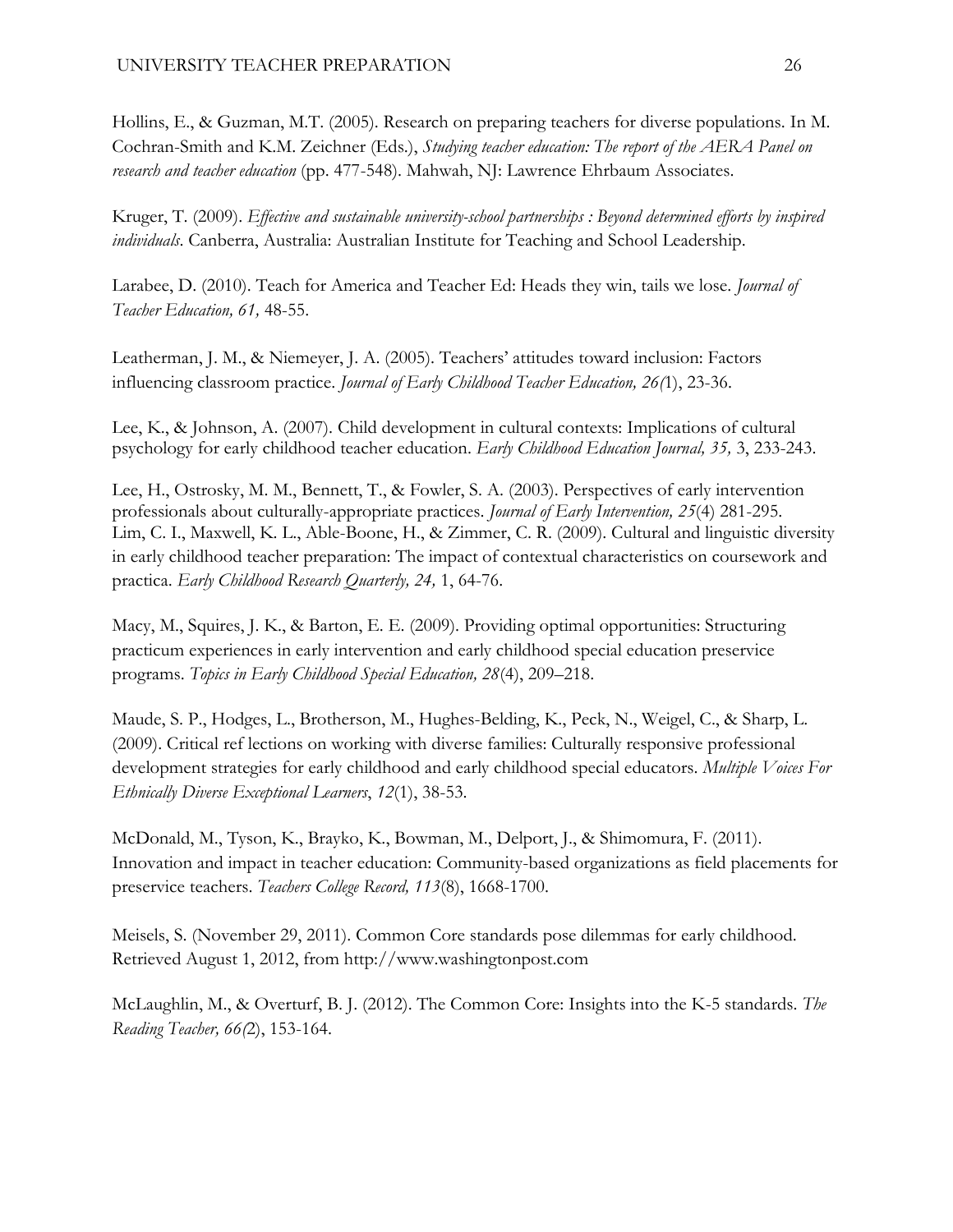# UNIVERSITY TEACHER PREPARATION 27

Moll, L. C. & Gonzalez, N. (1997) Teachers as social scientists: Learning about culture from household research. In Hall, P. (Ed.). *Race, Ethnicity, and Multiculturalism: Policy and Practice*. New York: Routledge.

Murrell, P.C., Jr. (2000). Community teachers: A conceptual framework for preparing exemplary urban teachers. *The Journal of Negro Education, 69* (4), 338-348.

National Association of Early Childhood Teacher Educators (2009). NAECTE position statement on early childhood certification for teachers of children 8 years old and younger in public school settings. *Journal of Early Childhood Teacher Education*, *30*(2), 188-191.

National Association for the Education of Young Children (2009). *Developmentally appropriate practice in early childhood programs serving children birth through age 8: A position statement.* Retrieved September 1, 2013 from [http://www.naeyc.org](http://www.naeyc.org/)

National Association for the Education of Young Children (2009). *Where we stand on professional preparation standards: A position statement.* Retrieved August 1, 2012 from [http://www.naeyc.org](http://www.naeyc.org/)

National Association for the Education of Young Children and National Association of Child Care Resource and Referral Agencies (2011). *The early childhood education professional development training and technical assistance glossary*. Retrieved August 1, 2012 from [http://www.naeyc.o](http://www.naeyc.org./)rg

Noel, J. (2010). Weaving teacher education into the fabric of urban schools and communities. *Teacher Education Quarterly, 37*(3), 9-25.

Odom, S. L., & Wolery, M. (2003). A unified theory of practice in early intervention/early childhood special education: Evidence-based practices. *Journal of Special Education, 37,* 3, 164-173.

Partnership for 21<sup>st</sup> Century Skills. (2010). Framework for 21<sup>st</sup> century learning. Retrieved on August 1, 2012, from http://www.21stcenturyskills.org.

Recchia, S.L., Beck, L., Esposito, A., & Tarrant, K. (2009). Diverse field experiences as a catalyst for preparing high quality early childhood teachers*. Journal of Early Childhood Teacher Education, 30*(105- 122).

Rose, D. H., & Meyer, A. (2002). *Teaching every student in the digital age: Universal Design for Learning.* Alexandria, VA: ASCD.

Rust, F. (2010). Shaping new models for teacher education. T*eacher Education Quarterly, 37*(2), 5-18.

Ryan, S., & Grieshaber, S. (2005). Shifting from developmental to postmodern practices in early childhood teacher education. *Journal of Teacher Education, 56*(1), 34-45.